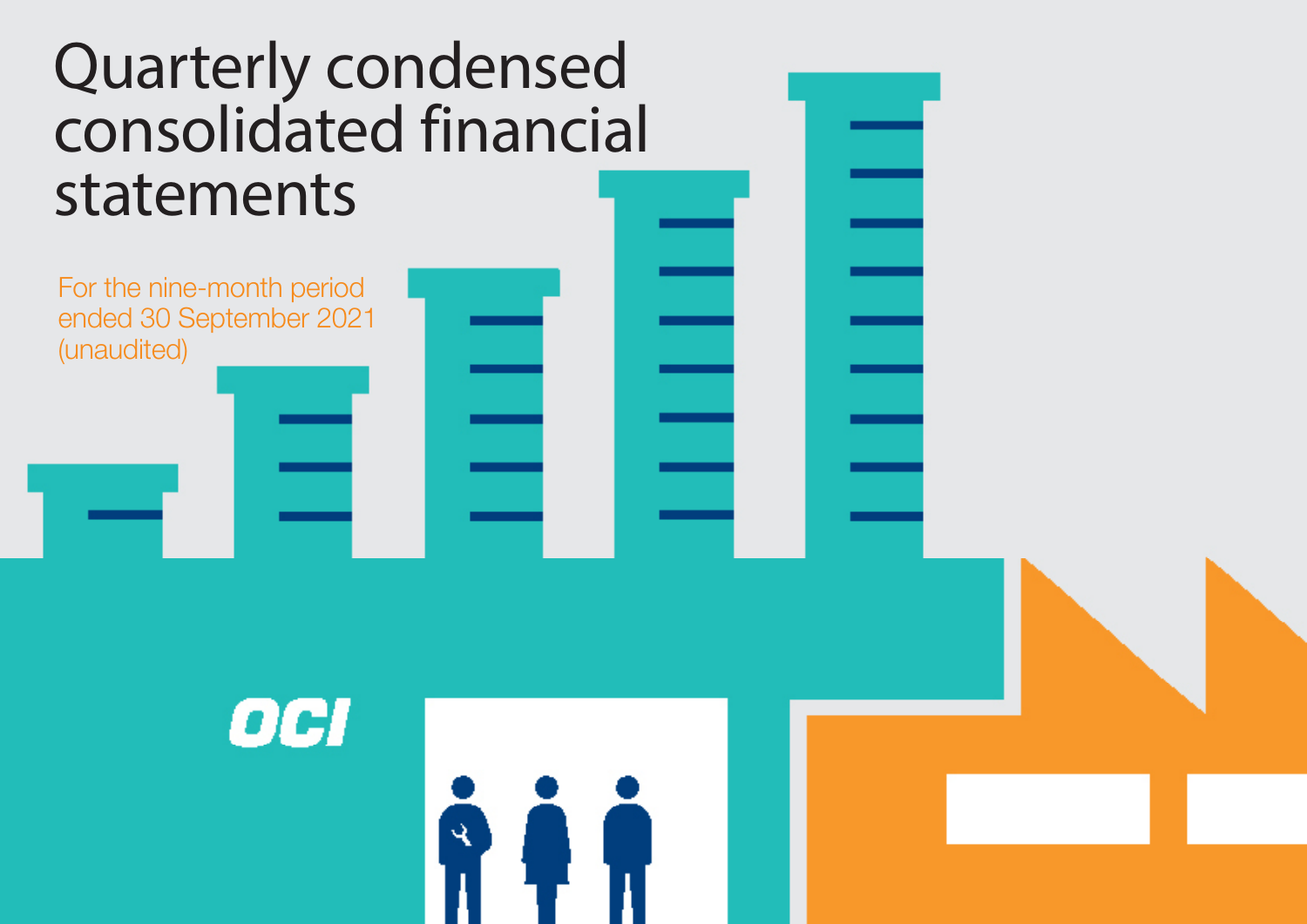# CONSOLIDATED STATEMENT OF FINANCIAL POSITION AS AT

| \$ millions                                                       | <b>Note</b> | 30 September<br>2021 | 31 December<br>2020 |
|-------------------------------------------------------------------|-------------|----------------------|---------------------|
|                                                                   |             |                      |                     |
| <b>Assets</b>                                                     |             |                      |                     |
| Non-current assets                                                |             |                      |                     |
| Property, plant and equipment                                     | (8)         | 5,739.6              | 6,244.3             |
| Right-of-use assets                                               |             | 250.3                | 279.4               |
| Goodwill and other intangible assets                              | (9)         | 485.3                | 486.5               |
| Trade and other receivables                                       |             | 6.3                  | 3.5                 |
| Equity-accounted investees                                        |             | 538.7                | 468.7               |
| Financial assets at fair value through other comprehensive income |             | 23.3                 | 30.0                |
| Deferred tax assets                                               | (10)        | 97.5                 | 0.8                 |
| <b>Total non-current assets</b>                                   |             | 7,141.0              | 7,513.2             |
| <b>Current assets</b>                                             |             |                      |                     |
| Inventories                                                       |             | 305.7                | 293.8               |
| Trade and other receivables                                       |             | 837.5                | 600.9               |
| Income tax receivables                                            |             | 2.7                  | 2.8                 |
| Cash and cash equivalents                                         |             | 753.6                | 686.3               |
| <b>Total current assets</b>                                       |             | 1,899.5              | 1,583.8             |
| <b>Total assets</b>                                               |             | 9,040.5              | 9,097.0             |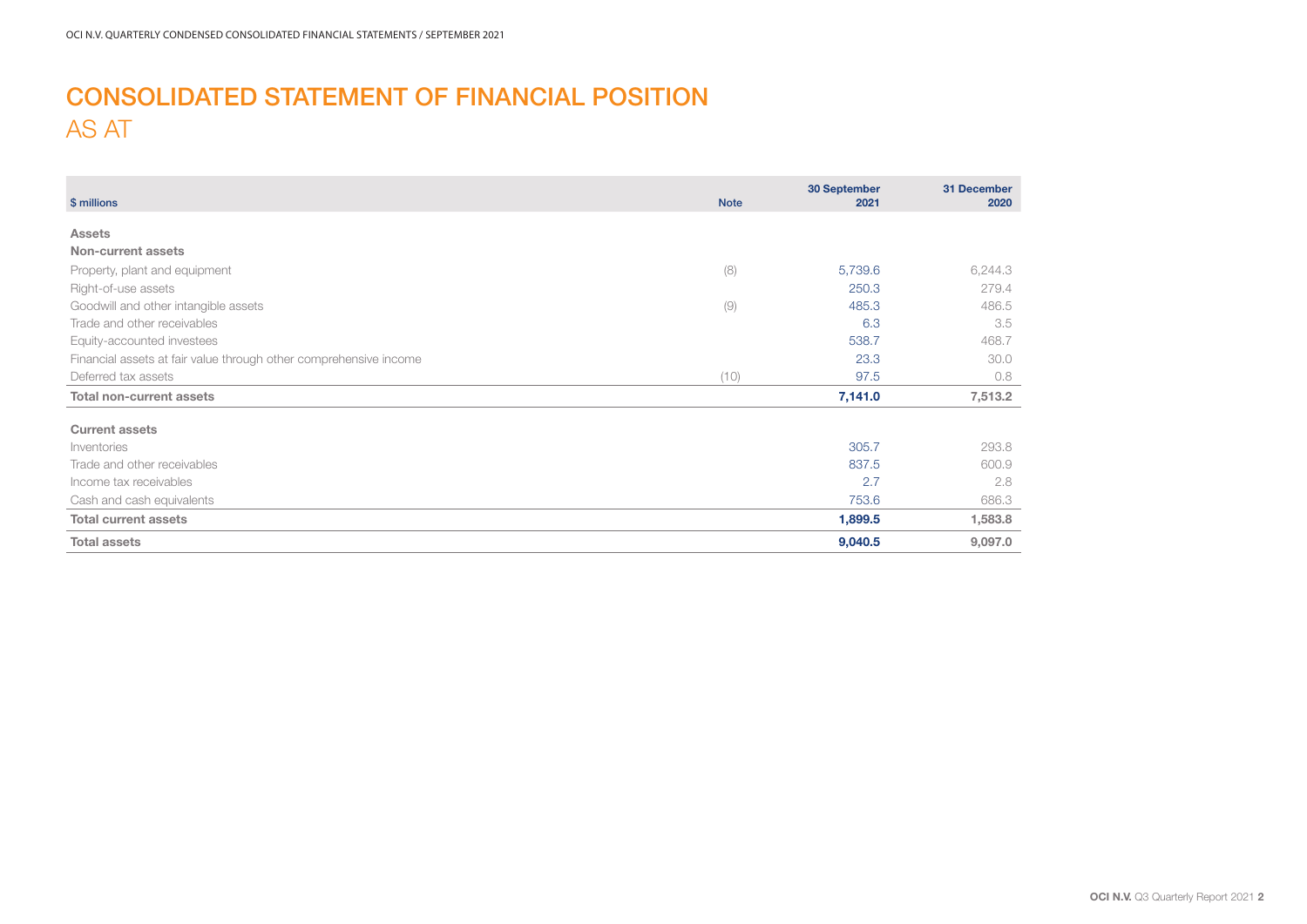# CONSOLIDATED STATEMENT OF FINANCIAL POSITION CONTINUED AS AT

| \$ millions                                  | <b>Note</b> | 30 September<br>2021 | 31 December<br>2020 |
|----------------------------------------------|-------------|----------------------|---------------------|
| <b>Equity</b>                                |             |                      |                     |
| Share capital                                |             | 5.6                  | 5.6                 |
| Share premium                                |             | 6,316.3              | 6,316.3             |
| Reserves                                     |             | (355.7)              | (338.4)             |
| Retained earnings                            |             | (4, 567.6)           | (4, 851.8)          |
| Equity attributable to owners of the Company |             | 1,398.6              | 1,131.7             |
| Non-controlling interests                    | (11)        | 1,185.6              | 1,540.1             |
| <b>Total equity</b>                          |             | 2,584.2              | 2,671.8             |
| Liabilities                                  |             |                      |                     |
| Non-current liabilities                      |             |                      |                     |
| Loans and borrowings                         | (12)        | 3,395.5              | 4,226.9             |
| Lease obligations                            |             | 235.8                | 248.6               |
| Trade and other payables                     | (13)        | 23.5                 | 25.7                |
| Provisions                                   |             | 11.9                 | 3.0                 |
| Deferred tax liabilities                     |             | 546.4                | 515.5               |
| <b>Total non-current liabilities</b>         |             | 4,213.1              | 5,019.7             |
| <b>Current liabilities</b>                   |             |                      |                     |
| Loans and borrowings                         | (12)        | 404.0                | 189.7               |
| Lease obligations                            |             | 38.3                 | 43.6                |
| Trade and other payables                     | (13)        | 1,576.3              | 1,003.6             |
| Provisions                                   | (18)        | 145.8                | 158.3               |
| Income tax payables                          | (16)        | 78.8                 | 10.3                |
| <b>Total current liabilities</b>             |             | 2,243.2              | 1,405.5             |
| <b>Total liabilities</b>                     |             | 6,456.3              | 6,425.2             |
| <b>Total equity and liabilities</b>          |             | 9,040.5              | 9,097.0             |

The notes on pages 8 to 14 are an integral part of these condensed consolidated financial statements.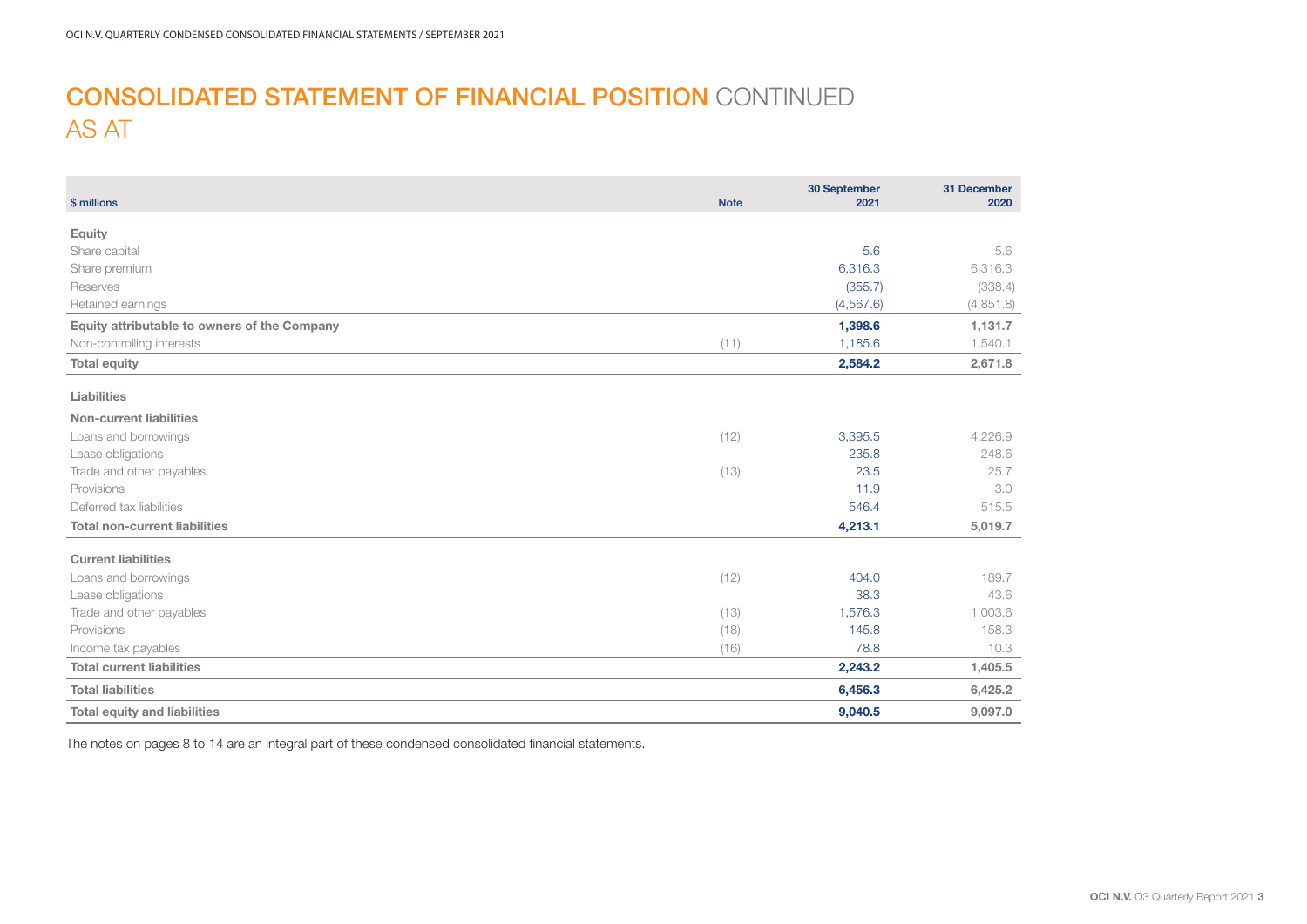# CONSOLIDATED STATEMENT OF PROFIT OR LOSS AND OTHER COMPREHENSIVE INCOME

| \$ millions                                                                                                                                                                                                                                                                                                                                                                                                                                   | <b>Note</b> | <b>Three-month</b><br>period ended<br>30 September 2021 | <b>Three-month</b><br>period ended<br>30 September 2020 | Nine-month<br>period ended<br>30 September 2021 | Nine-month<br>period ended<br>30 September 2020 |
|-----------------------------------------------------------------------------------------------------------------------------------------------------------------------------------------------------------------------------------------------------------------------------------------------------------------------------------------------------------------------------------------------------------------------------------------------|-------------|---------------------------------------------------------|---------------------------------------------------------|-------------------------------------------------|-------------------------------------------------|
| Revenue                                                                                                                                                                                                                                                                                                                                                                                                                                       | (17)        | 1,537.3                                                 | 751.9                                                   | 4,119.8                                         | 2,438.4                                         |
| Cost of sales                                                                                                                                                                                                                                                                                                                                                                                                                                 | (14)        | (1,264.6)                                               | (671.5)                                                 | (3, 102.1)                                      | (2, 154.0)                                      |
| <b>Gross profit</b>                                                                                                                                                                                                                                                                                                                                                                                                                           |             | 272.7                                                   | 80.4                                                    | 1,017.7                                         | 284.4                                           |
| Other income                                                                                                                                                                                                                                                                                                                                                                                                                                  |             |                                                         | 1.0                                                     | 1.1                                             | 14.4                                            |
| Selling, general and administrative expenses                                                                                                                                                                                                                                                                                                                                                                                                  | (14)        | (67.9)                                                  | (59.1)                                                  | (190.6)                                         | (168.3)                                         |
| Other expenses                                                                                                                                                                                                                                                                                                                                                                                                                                |             | 0.4                                                     | 0.4                                                     | (0.1)                                           | 0.1                                             |
| <b>Operating profit</b>                                                                                                                                                                                                                                                                                                                                                                                                                       |             | 205.2                                                   | 22.7                                                    | 828.1                                           | 130.6                                           |
| Finance income                                                                                                                                                                                                                                                                                                                                                                                                                                | (15)        | 23.2                                                    | 79.9                                                    | 29.6                                            | 111.8                                           |
| Finance cost                                                                                                                                                                                                                                                                                                                                                                                                                                  | (15)        | (70.8)                                                  | (126.6)                                                 | (211.3)                                         | (269.3)                                         |
| Net finance cost                                                                                                                                                                                                                                                                                                                                                                                                                              | (15)        | (47.6)                                                  | (46.7)                                                  | (181.7)                                         | (157.5)                                         |
| Income from equity-accounted investees (net of tax)                                                                                                                                                                                                                                                                                                                                                                                           |             | 18.4                                                    | 3.3                                                     | 50.2                                            | (24.1)                                          |
| Profit / (loss) before income tax                                                                                                                                                                                                                                                                                                                                                                                                             |             | 176.0                                                   | (20.7)                                                  | 696.6                                           | (51.0)                                          |
| Income tax                                                                                                                                                                                                                                                                                                                                                                                                                                    | (16)        | (23.7)                                                  | (8.5)                                                   | (96.4)                                          | (11.9)                                          |
| Net profit / (loss)                                                                                                                                                                                                                                                                                                                                                                                                                           |             | 152.3                                                   | (29.2)                                                  | 600.2                                           | (62.9)                                          |
| Other comprehensive income:<br>Items that are or may be reclassified subsequently to profit or loss<br>Movement in hedge reserve<br>Currency translation differences<br>Currency translation differences from equity-accounted investees<br>Items that will not be reclassified to profit or loss<br>Changes in the fair value of financial assets at fair value through other comprehensive income<br>Other comprehensive income, net of tax |             | 11.1<br>(15.5)<br>(1.1)<br>(1.0)<br>(6.5)               | 0.9<br>(38.8)<br>1.2<br>0.5<br>(36.2)                   | 3.4<br>(35.4)<br>(1.6)<br>(6.7)<br>(40.3)       | 1.5<br>(86.4)<br>0.7<br>(3.0)<br>(87.2)         |
| Total comprehensive income                                                                                                                                                                                                                                                                                                                                                                                                                    |             | 145.8                                                   | (65.4)                                                  | 559.9                                           | (150.1)                                         |
| Profit / (loss) attributable to:<br>Owners of the Company<br>Non-controlling interests<br>Net profit / (loss)                                                                                                                                                                                                                                                                                                                                 |             | 30.8<br>121.5<br>152.3                                  | (37.0)<br>7.8<br>(29.2)                                 | 275.7<br>324.5<br>600.2                         | (120.8)<br>57.9<br>(62.9)                       |
| Total comprehensive income attributable to:                                                                                                                                                                                                                                                                                                                                                                                                   |             |                                                         |                                                         |                                                 |                                                 |
| Owners of the Company                                                                                                                                                                                                                                                                                                                                                                                                                         |             | 34.0                                                    | (73.5)                                                  | 255.1                                           | (176.2)                                         |
| Non-controlling interests                                                                                                                                                                                                                                                                                                                                                                                                                     |             | 111.8                                                   | 8.1                                                     | 304.8                                           | 26.1                                            |
| Total comprehensive income                                                                                                                                                                                                                                                                                                                                                                                                                    |             | 145.8                                                   | (65.4)                                                  | 559.9                                           | (150.1)                                         |
| Earnings / (loss) per share (in USD)                                                                                                                                                                                                                                                                                                                                                                                                          |             |                                                         |                                                         |                                                 |                                                 |
| Basic earnings / (loss) per share                                                                                                                                                                                                                                                                                                                                                                                                             |             | 0.147                                                   | (0.176)                                                 | 1.314                                           | (0.576)                                         |
| Diluted earnings / (loss) per share                                                                                                                                                                                                                                                                                                                                                                                                           |             | 0.146                                                   | (0.176)                                                 | 1.306                                           | (0.576)                                         |

The notes on pages 8 to 14 are an integral part of these condensed consolidated financial statements.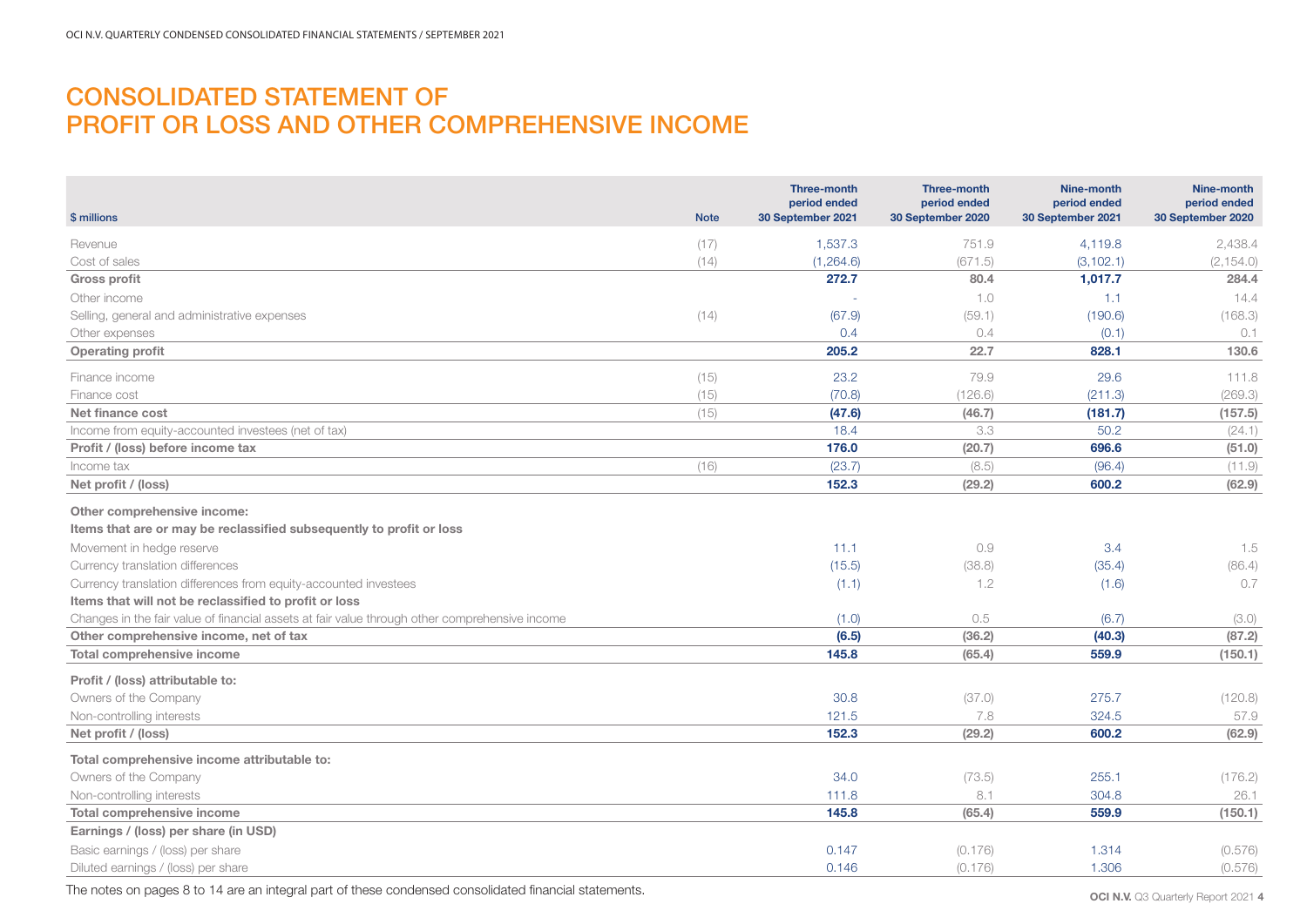# CONSOLIDATED STATEMENT OF CHANGES IN EQUITY

| \$ millions                                                                                           | Share capital                   | Share premium                             | <b>Reserves</b> | <b>Retained</b><br>earnings        | <b>Equity attributable</b><br>to owners of the<br>Company | Non-controlling<br>interests              | <b>Total</b><br>equity             |
|-------------------------------------------------------------------------------------------------------|---------------------------------|-------------------------------------------|-----------------|------------------------------------|-----------------------------------------------------------|-------------------------------------------|------------------------------------|
| Balance at 1 January 2020                                                                             | 5.6                             | 6,316.3                                   | (237.8)         | (4,726.6)                          | 1,357.5                                                   | 1,461.2                                   | 2,818.7                            |
| Net profit / (loss)<br>Other comprehensive income                                                     | $\overline{\phantom{a}}$        | $\hspace{0.1mm}-\hspace{0.1mm}$           | (55.4)          | (120.8)                            | (120.8)<br>(55.4)                                         | 57.9<br>(31.8)                            | (62.9)<br>(87.2)                   |
| Total comprehensive income                                                                            | $\overline{\phantom{a}}$        | $\sim$                                    | (55.4)          | (120.8)                            | (176.2)                                                   | 26.1                                      | (150.1)                            |
| Impact difference in profit sharing non-controlling interests<br>Dividend to non-controlling interest | $\overline{\phantom{a}}$        |                                           |                 | $\overline{\phantom{a}}$<br>$\sim$ | $\sim$<br>$\sim$                                          | 15.4<br>(26.4)                            | 15.4<br>(26.4)                     |
| Treasury shares sold / delivered<br><b>Business combination Fertiglobe</b>                            | $\overline{\phantom{a}}$        | $\hspace{0.1mm}-\hspace{0.1mm}$<br>$\sim$ | 3.6             | (3.6)<br>48.3                      | $\,$<br>48.3                                              | $\hspace{0.1mm}-\hspace{0.1mm}$<br>(59.6) | $\overline{\phantom{a}}$<br>(11.3) |
| Share-based payments                                                                                  | $\hspace{0.1mm}-\hspace{0.1mm}$ |                                           |                 | 6.0                                | 6.0                                                       | -                                         | 6.0                                |
| Balance at 30 September 2020                                                                          | 5.6                             | 6,316.3                                   | (289.6)         | (4,796.7)                          | 1,235.6                                                   | 1,416.7                                   | 2,652.3                            |

| Balance at 1 January 2021                                     | 5.6    | 6,316.3                  | (338.4)                  | (4,851.8)  | 1,131.7                  | 1,540.1                  | 2,671.8 |
|---------------------------------------------------------------|--------|--------------------------|--------------------------|------------|--------------------------|--------------------------|---------|
| Net profit / (loss)                                           |        | $\overline{\phantom{a}}$ |                          | 275.7      | 275.7                    | 324.5                    | 600.2   |
| Other comprehensive income                                    | ٠      | <b>COL</b>               | (20.6)                   |            | (20.6)                   | (19.7)                   | (40.3)  |
| Total comprehensive income                                    | ۰      |                          | (20.6)                   | 275.7      | 255.1                    | 304.8                    | 559.9   |
|                                                               |        |                          |                          |            |                          |                          |         |
| Impact difference in profit sharing non-controlling interests |        | . .                      |                          |            | $\sim$                   | 70.9                     | 70.9    |
| Treasury shares sold / delivered                              | ٠      | <b>COL</b>               | 4.1                      | (4.1)      | $\overline{\phantom{a}}$ | ٠                        | $\sim$  |
| Treasury shares acquired                                      | ٠      | <b>COL</b>               | (0.8)                    |            | (0.8)                    |                          | (0.8)   |
| Acquisition of additional shares in EBIC                      | ۰      | . .                      | <b>1999</b>              | 6.0        | 6.0                      | (44.4)                   | (38.4)  |
| Dividend to non-controlling interests <sup>1</sup>            | ٠      | . .                      | . .                      |            | $\overline{\phantom{a}}$ | (685.8)                  | (685.8) |
| Share-based payments                                          | $\sim$ | $\overline{\phantom{a}}$ | $\overline{\phantom{a}}$ | 6.6        | 6.6                      | $\overline{\phantom{a}}$ | 6.6     |
| <b>Balance at 30 September 2021</b>                           | 5.6    | 6,316.3                  | (355.7)                  | (4, 567.6) | 1,398.6                  | 1,185.6                  | 2,584.2 |

The notes on pages 8 to 14 are an integral part of these condensed consolidated financial statements.

<sup>1</sup>Dividend to non-controlling interest is primarily related to Fertiglobe's distributions to its minority shareholder ADNOC (USD 504.0 million, excluding USD 39.3 million prepayment of Sorfert dividend which is expected to be approved by shareholders in Q4 2021) and Sorfert's distribution to its minority shareholder Sonatrach (USD 179.4 million)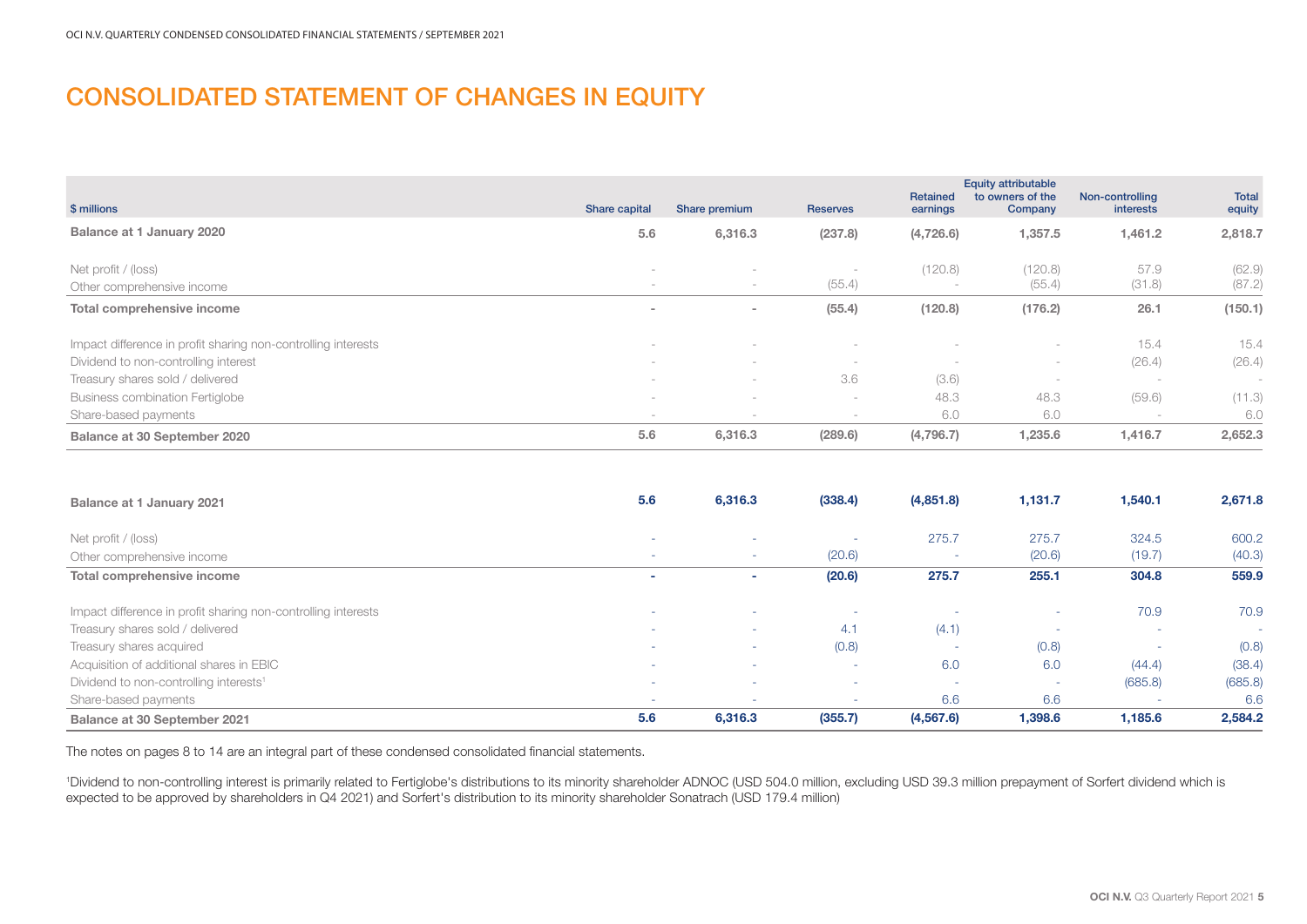# CONSOLIDATED STATEMENT OF CASH FLOWS

|                                                               |             | Three-month<br>period ended | Three-month<br>period ended | Nine-month<br>period ended | Nine-month<br>period ended |
|---------------------------------------------------------------|-------------|-----------------------------|-----------------------------|----------------------------|----------------------------|
| \$ millions                                                   | <b>Note</b> | 30 September 2021           | 30 September 2020           | 30 September 2021          | 30 September 2020          |
| Net profit / (loss)                                           |             | 152.3                       | (29.2)                      | 600.2                      | (62.9)                     |
| <b>Adjustments for:</b>                                       |             |                             |                             |                            |                            |
| Depreciation, amortization and impairment                     | (14)        | 316.2                       | 149.0                       | 626.8                      | 438.6                      |
| Interest income                                               | (15)        | (2.1)                       | (1.2)                       | (3.6)                      | (3.8)                      |
| Interest expense                                              | (15)        | 55.4                        | 71.0                        | 185.0                      | 194.5                      |
| Net foreign exchange loss / (gain) and others                 | (15)        | (5.7)                       | (23.1)                      | 0.3                        | (33.2)                     |
| Share in income of equity-accounted investees                 |             | (18.4)                      | (3.3)                       | (50.2)                     | 24.1                       |
| Fertiglobe business combination                               |             |                             | $\sim$                      |                            | (13.3)                     |
| Equity-settled share-based payment transactions               |             | 2.2                         | 2.2                         | 6.6                        | 6.0                        |
| Impact difference in profit-sharing non-controlling interests |             | 37.6                        | 1.9                         | 70.9                       | 15.4                       |
| Income tax expense / (benefit)                                |             | 23.7                        | 8.5                         | 96.4                       | 11.9                       |
| Changes in:                                                   |             |                             |                             |                            |                            |
| Inventories                                                   |             | (37.4)                      | (67.5)                      | (20.7)                     | (8.1)                      |
| Trade and other receivables                                   |             | (202.3)                     | (46.4)                      | (267.9)                    | (21.0)                     |
| Trade and other payables                                      | (13)        | 100.6                       | 14.9                        | 198.2                      | (66.3)                     |
| Provisions                                                    |             | 19.2                        | 4.3                         | (2.7)                      | 4.8                        |
| Cash flows:                                                   |             |                             |                             |                            |                            |
| Interest paid                                                 |             | (13.3)                      | (19.7)                      | (123.5)                    | (176.2)                    |
| Lease interest paid                                           |             | (2.0)                       | (1.3)                       | (6.3)                      | (6.5)                      |
| Interest received                                             |             | 3.0                         | 1.4                         | 3.6                        | 3.0                        |
| Income taxes paid                                             |             | (29.6)                      | (5.5)                       | (83.0)                     | (12.9)                     |
| Cash flow from / (used in) operating activities               |             | 399.4                       | 56.0                        | 1,230.1                    | 294.1                      |
|                                                               |             |                             |                             |                            |                            |
| Investments in property, plant and equipment                  |             | (85.2)                      | (47.3)                      | (163.6)                    | (211.1)                    |
| Dividends from equity-accounted investees                     |             |                             |                             | 2.6                        | 2.6                        |
| Cash flow from / (used in) investing activities               |             | (85.2)                      | (47.3)                      | (161.0)                    | (208.5)                    |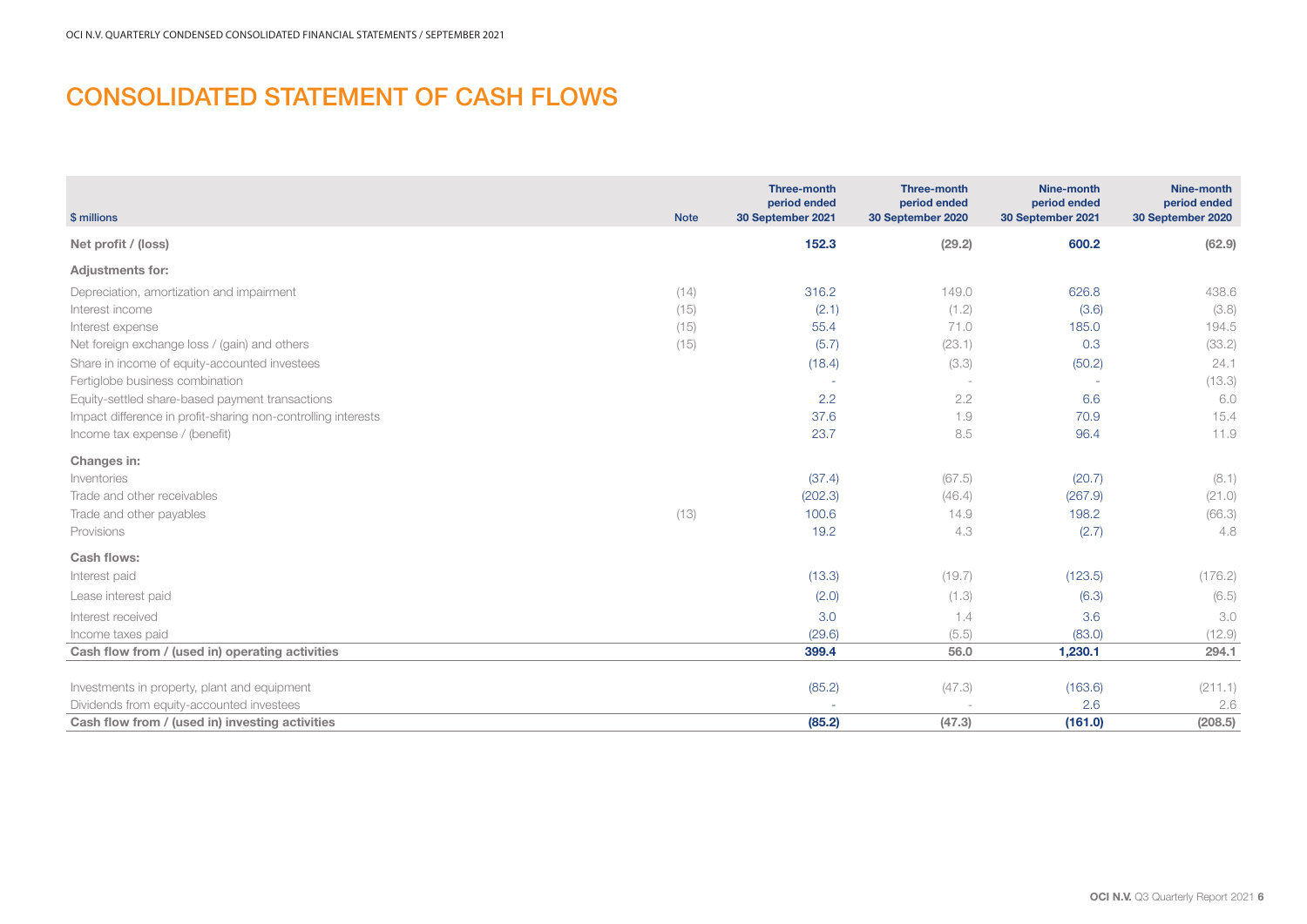# CONSOLIDATED STATEMENT OF CASH FLOWS CONTINUED

|                                                        |             | <b>Three-month</b><br>period ended | Three-month<br>period ended | Nine-month<br>period ended | Nine-month<br>period ended |
|--------------------------------------------------------|-------------|------------------------------------|-----------------------------|----------------------------|----------------------------|
| \$ millions                                            | <b>Note</b> | 30 September 2021                  | 30 September 2020           | 30 September 2021          | 30 September 2020          |
| Proceeds from borrowings                               | (12)        | 34.3                               | 43.6                        | 528.7                      | 555.9                      |
| Repayment of borrowings                                | (12)        | (225.8)                            | (80.8)                      | (1,071.6)                  | (741.2)                    |
| Payment of lease obligations                           |             | (10.2)                             | (7.6)                       | (27.9)                     | (26.5)                     |
| Newly incurred transaction costs / call premium        |             |                                    | 0.3                         | (8.9)                      | (5.3)                      |
| Purchase of treasury shares                            |             | ۰                                  | $\overline{\phantom{a}}$    | (0.8)                      | $\sim$                     |
| Dividends paid to non-controlling interests            |             | (237.4)                            | (26.4)                      | (271.1)                    | (26.4)                     |
| Advanced dividend to non-controlling interest          |             | (39.3)                             |                             | (39.3)                     | $\sim$                     |
| Acquisition of additional shares in EBIC               | (11)        | (43.0)                             |                             | (43.0)                     | $\sim$                     |
| Settlement FX derivatives                              |             | (23.2)                             | 5.8                         | (53.8)                     | 5.8                        |
| Net debt settlement business combination Fertiglobe    |             | ٠                                  | $\overline{\phantom{a}}$    | ٠                          | 166.8                      |
| Cash flows from / (used in) financing activities       |             | (544.6)                            | (65.1)                      | (987.7)                    | (70.9)                     |
| Net cash flow                                          |             | (230.4)                            | (56.4)                      | 81.4                       | 14.7                       |
| Net increase / (decrease) in cash and cash equivalents |             | (230.4)                            | (56.4)                      | 81.4                       | 14.7                       |
| Cash and cash equivalents at start of period           |             | 987.2                              | 645.1                       | 686.3                      | 600.5                      |
| Effect of exchange rate fluctuations on cash held      |             | (3.2)                              | 1.4                         | (14.1)                     | (25.1)                     |
| Cash and cash equivalents at 30 September              |             | 753.6                              | 590.1                       | 753.6                      | 590.1                      |

The notes on pages 8 to 14 are an integral part of these condensed consolidated financial statements.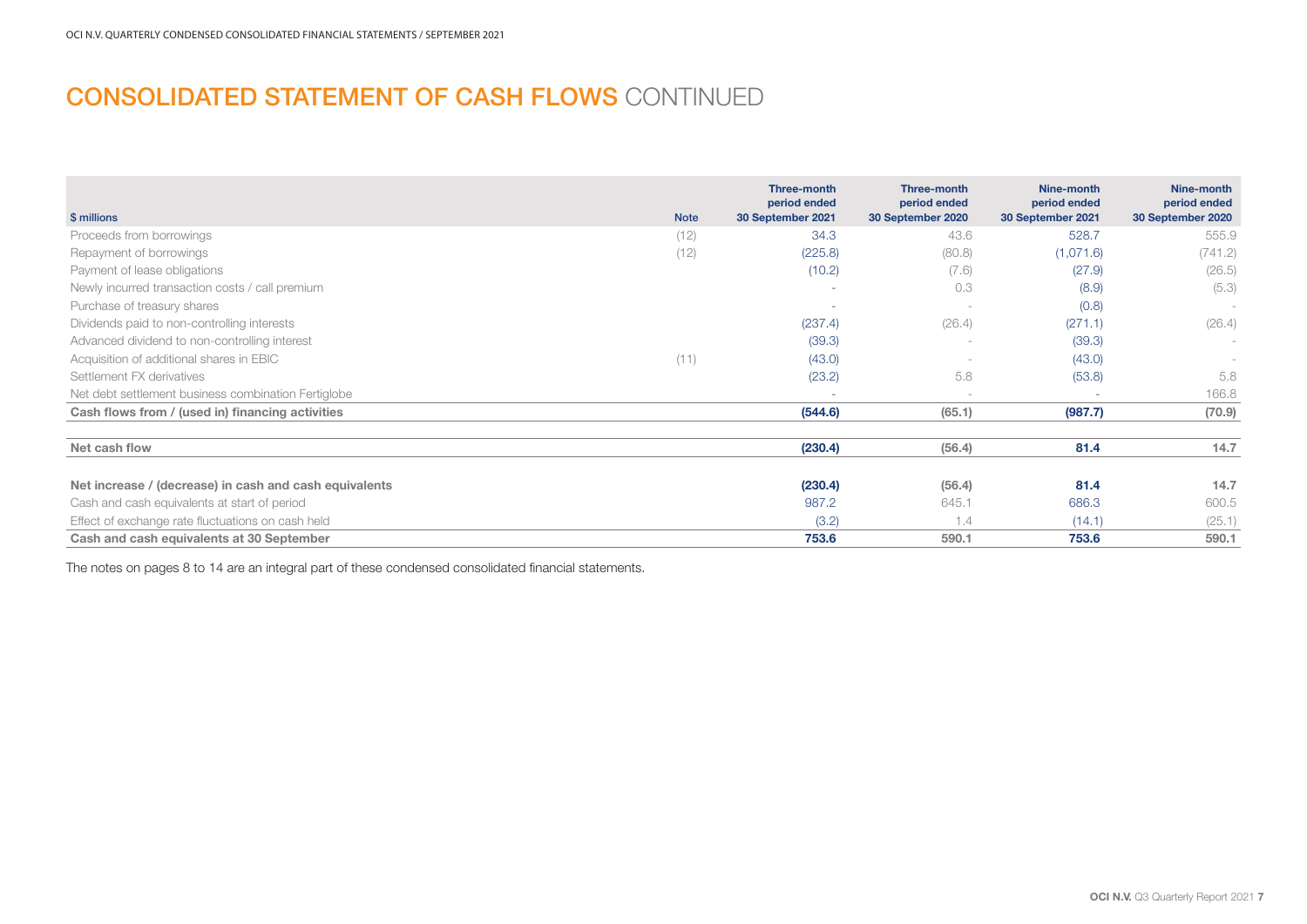# 1. General

OCI N.V. ('OCI' or 'Company') was established on 2 January 2013 as a public limited liability company incorporated under Dutch law, with its head office located at Honthorststraat 19, Amsterdam, the Netherlands. OCI is registered in the Dutch commercial register under no. 56821166 dated 2 January 2013. The quarterly condensed consolidated financial statements comprise the financial statements of the Company, its subsidiaries (together referred to as the 'Group') and the Group's interests in associates and joint ventures.

The Group is primarily involved in the production of natural gas-based products.

# 2. Basis of preparation

### 2.1 General

The quarterly condensed consolidated financial statements for the period ended 30 September 2021 have been prepared according to the same accounting policies as our most recent annual financial statements and do not include all the information and disclosures required in the annual financial statements. Selected explanatory notes are included to explain events and transactions that are significant to an understanding of the changes in the Group's financial position and performance since the last annual consolidated financial statements as at and for the year ended 31 December 2020. The quarterly condensed consolidated financial statements should be read in conjunction with the consolidated financial statements for the year ended 31 December 2020 which have been prepared in accordance with IFRS, as adopted by the European Union.

These quarterly condensed consolidated financial statements have not been audited or reviewed by our external auditor.

# 3. Summary of significant accounting policies

The accounting policies applied over the nine-month period ended 30 September 2021 are consistent with those applied in the consolidated financial statements for the year ended 31 December 2020, except for the implementation of net investment hedging and cash flow hedge accounting with the effective date 1 January 2021. The Group has not early adopted any other standard, interpretation or amendment that has been issued but is not yet effective.

IFRS standards and interpretations thereof not yet in force which may apply to the future Group's consolidated financial statements are being assessed for their potential impact. Currently there are no standards and interpretations not yet effective that would have a significant impact on the Group.

# 3.1 Net investment hedging

When a derivative instrument or a non-derivative financial liability is designated as the hedging instrument in a hedge of a net investment in a foreign operation, the effective portion of changes in the fair value of a derivative or foreign exchange gains and losses for a non-derivative is recognised in other comprehensive income and presented in the translation reserve within equity. Any ineffective portion of the changes in the fair value of the derivative or foreign exchange gains and losses on the non-derivative is recognised immediately in profit or loss. The amount recognised in other comprehensive income is fully or partially reclassified to profit or loss as a reclassification adjustment on disposal or partial disposal of the foreign operation, respectively.

# 3.2 Cash flow hedge accounting

When a derivative is designated as a cash flow hedging instrument, the effective portion of changes in the fair value of the derivative is recognised in other comprehensive income and accumulated in the hedging reserve. The effective portion of changes in the fair value of the derivative that is recognised in other comprehensive income is limited to the cumulative change in fair value of the hedged item, determined on a present value basis, from inception of the hedge. Any ineffective portion of changes in the fair value of the derivative is recognised immediately in profit or loss.

### 3.3 European Emission Allowances

The Group receives European Emission Allowances ("EUAs") as a result of its industrial activities in the Netherlands. The grant of these allowances is within the scope of IAS 20 Government Grants. Upon initial recognition, the EUA's are recognized at the nominal amount of the grant. Concurrently, a liability is recognized for the obligation to refund the allowances for CO2 emissions during the compliance period. Sales of EUAs in excess of the liability for emission allowances during any given compliance period are recognized in cost of sales. Any purchases of EUAs to settle the liability for emission allowances during any given compliance period are also recognized in cost of sales.

# 4. Seasonality of operations

Our product portfolio is diversified primarily by industry and geography. The nitrogen fertilizer industry is inherently dependent on fundamental supply and demand drivers, including global population growth, crop yields, feedstock costs, and seasonality of crop planting and harvesting seasons. These and other long-term and short-term drivers result in cyclical nitrogen fertilizer pricing trends. Supply and demand dynamics in the industrial chemicals industries in which we operate, including industrial ammonia, methanol, and melamine, are more evenly distributed throughout the year, thereby contributing to stability in sales volumes. The global sales and diversified product mix - both as fertilizers and chemical products - mitigate the impact of any one product or region's seasonal fluctuations.

# 5. Critical accounting judgment, estimates and assumptions

The preparation of the financial statements in compliance with IFRS requires management to make judgements, estimates and assumptions that affect amounts reported in the condensed consolidated financial statements. The estimates and assumptions are based on experience and various other factors that are believed to be reasonable under the circumstances and are used to judge the carrying amounts of assets and liabilities that are not readily apparent from other sources. The estimates and underlying assumptions are reviewed on an ongoing basis. Revisions to accounting estimates are recognized in the period in which the estimate is revised or in the revision period and future periods, if the changed estimates affect both current and future periods.

Compared to the consolidated financial statements for the year ended 31 December 2020 there were no significant changes to the critical accounting judgements, estimates and assumptions that could result in significantly different amounts than those recognized in the financial statements, except for the BioMCN impairment, IFCo deferred tax asset recognition and the Sorfert reinvestment case, refer to page 9. As a result of the outbreak of COVID-19 in 2020, all our critical accounting judgments, estimates and assumptions have been reviewed and updated when necessary following this situation.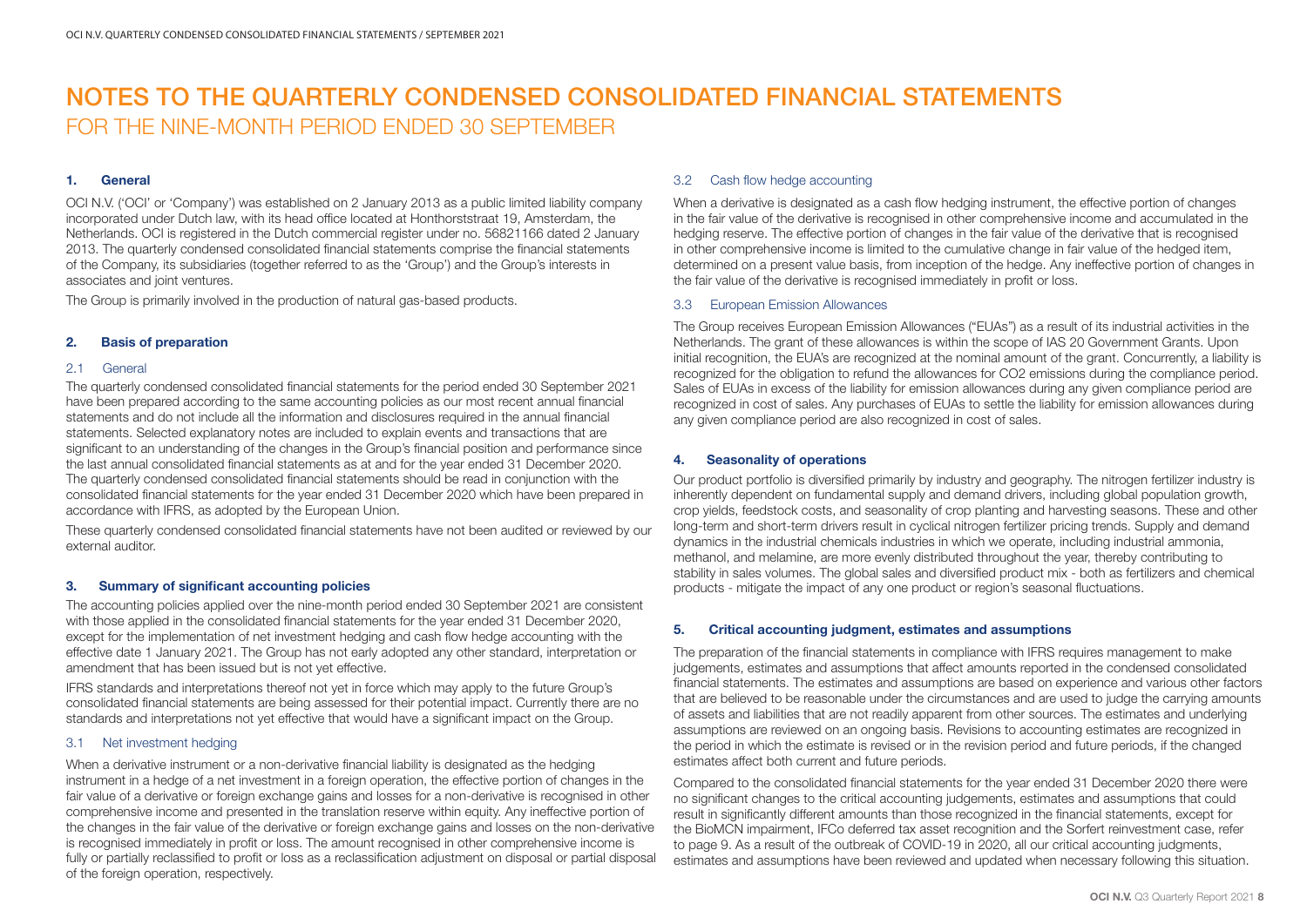### 5. Critical accounting judgment, estimates and assumptions (continued)

With respect to financial instruments, there has not been any reclassification between categories of financial instruments compared to the consolidated financial statements for the year ended 31 December 2020. The objectives and policies of financial risk and capital management are consistent with those disclosed in the consolidated financial statements for the year ended 31 December 2020.

### Impairment indicators BioMCN

As a result of an assessment for impairment indicators performed as at 30 September 2021, an impairment indicator was identified for the property, plant and equipment of BioMCN which represents approximately 2.6% of total assets.

The sharp increase in European gas prices, benchmarked by the Dutch Title Transfer Facility (TTF), has a significantly negative effect on the performance of BioMCN and management decided to temporarily shut down the facility from June 2021 onwards due to the high gas price environment.

Consequently, an impairment test was performed to estimate the recoverable amount (based on value in use) for BioMCN. Reference is made to note 8 for the outcome of the impairment test.

# Deferred tax assets **IFCo**

Due to IFCo's improved profitability in the current year, the realizability of the available deferred tax benefits was assessed. Both positive and negative evidence was considered in assessing the realizability of the available deferred tax benefits, such as recent historical losses, improved profitability in the current year, higher forecasted taxable profitability and the carryforward period of the tax losses available (which is for a significant part of the losses indefinitely). After assessing these factors, the Company determined that convincing evidence is available that the deferred tax benefit of the tax losses will be realized in the foreseeable future. Reference is made to note 10.

# Sorfert tax exemption and reinvestment case

Due to communication received from the Algerian Tax Authorities on 31 October 2021, Sorfert's management has reassesed its position related to the reinvestment case. Reference is made to note 16.

# 6. Significant rates

The following significant exchange rates applied during the period:

|                | Average during the<br>nine-month period<br>ended 30 September<br>2021 | Average during the<br>nine-month period<br>ended 30 September<br>2020 | <b>Closing as at</b><br>30 September<br>2021 | <b>Closing as at</b><br>31 December<br>2020 |
|----------------|-----------------------------------------------------------------------|-----------------------------------------------------------------------|----------------------------------------------|---------------------------------------------|
| Euro           | 1.1962                                                                | 1.1246                                                                | 1.1571                                       | 1.2225                                      |
| Egyptian pound | 0.0637                                                                | 0.0631                                                                | 0.0636                                       | 0.0635                                      |
| Algerian dinar | 0.0075                                                                | 0.0080                                                                | 0.0073                                       | 0.0076                                      |

## 7. Financial risk and capital management

### 7.1 Financial risk management

Categories of financial instruments:

| 30 September 2021<br>\$ million        | Loans and<br>receivables /<br>payables at<br>amortized cost | <b>Derivatives</b><br>at fair value | Financial assets at fair<br>value through other<br>comprehensive income |
|----------------------------------------|-------------------------------------------------------------|-------------------------------------|-------------------------------------------------------------------------|
| <b>Assets</b>                          |                                                             |                                     |                                                                         |
| Trade and other receivables            | 773.4                                                       | 70.4                                |                                                                         |
| Financial assets at fair value through |                                                             |                                     |                                                                         |
| other comprehensive income             |                                                             |                                     | 23.3                                                                    |
| Cash and cash equivalents              | 753.6                                                       |                                     |                                                                         |
| Total                                  | 1,527.0                                                     | 70.4                                | 23.3                                                                    |
| Liabilities                            |                                                             |                                     |                                                                         |
| Loans and borrowings                   | 3,799.5                                                     |                                     |                                                                         |
| Trade and other payables               | 1,489.1                                                     | 110.7                               |                                                                         |
| Total                                  | 5,288.6                                                     | 110.7                               |                                                                         |

| 31 December 2020<br>\$ millions        | Loans and<br>receivables<br>/ payables<br>at amortized<br>cost | <b>Derivatives</b><br>at fair value | Financial assets at fair<br>value through other<br>comprehensive income |
|----------------------------------------|----------------------------------------------------------------|-------------------------------------|-------------------------------------------------------------------------|
| <b>Assets</b>                          |                                                                |                                     |                                                                         |
| Trade and other receivables            | 585.1                                                          | 19.3                                |                                                                         |
| Financial assets at fair value through |                                                                |                                     |                                                                         |
| other comprehensive income             |                                                                |                                     | 30.0                                                                    |
| Cash and cash equivalents              | 686.3                                                          |                                     |                                                                         |
| Total                                  | 1,271.4                                                        | 19.3                                | 30.0                                                                    |
| Liabilities                            |                                                                |                                     |                                                                         |
| Loans and borrowings                   | 4,416.6                                                        |                                     |                                                                         |
| Trade and other payables               | 921.6                                                          | 107.7                               |                                                                         |
| Total                                  | 5,338.2                                                        | 107.7                               |                                                                         |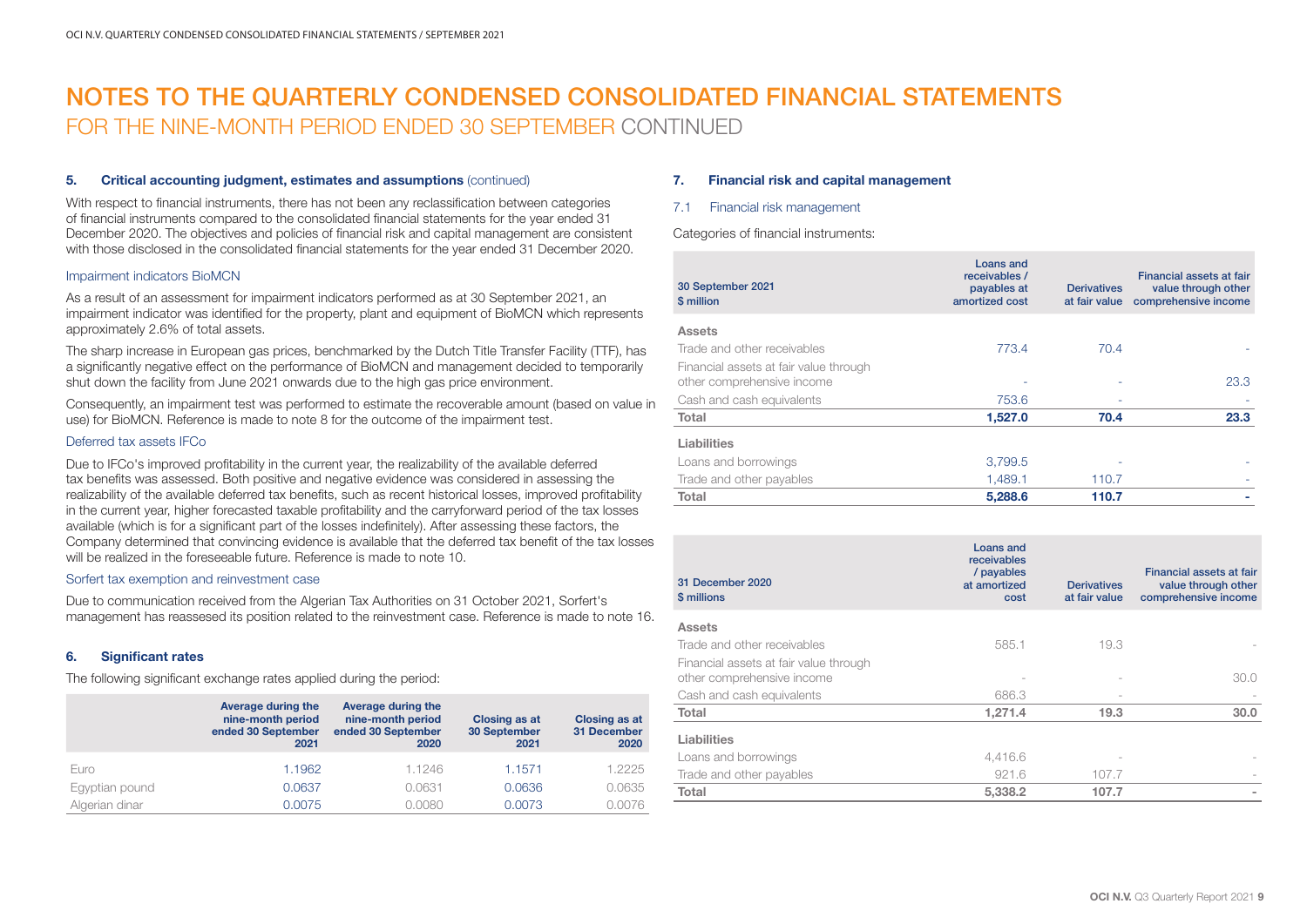## 7. Financial risk and capital management (continued)

The Group has several financial instruments carried at fair value. For derivative financial instruments, the fair value is calculated within hierarchy category level 2. Financial assets at fair value through other comprehensive income recognized as level 1 is USD 2.6 million (2020: USD 2.9 million), the investment in the Infrastructure and Growth Capital Fund of USD 5.7 million (2020: USD 6.3 million) was recognized as level 2 as the valuation is partially derived from listed shares. The investment in Notore Chemical Industries of USD 15.0 million (2020: USD 20.8 million) is recognized as level 3.

Notore was listed on the Nigerian Stock Exchange in 2018, however due to the lack in trading volumes the investment is still valued within the hierarchy category level 3 based on published financial statements.

In 2021 and 2020, there were no transfers between the fair value hierarchy categories. The carrying amounts of financial assets and liabilities carried at amortized cost (loans and borrowings, trade and other receivables and trade and other payables) approximates their fair values.

For a general description of the risks related to financial instruments, reference is made to the 2020 Annual Report.

# 7.2 Capital management

The Board's policy is to maintain a strong capital base so as to maintain investor, creditor and market confidence and to sustain future development of the business. Capital consists of ordinary shares, retained earnings and non-controlling interests of the Group. The Board of Directors monitors the return on capital as well as the level of dividends to ordinary shareholders. The Group is required by external financial institutions to maintain certain capital requirements compared to its debt.

The Group's net debt to equity ratio at the reporting date was as follows:

| \$ millions                            | 30 September<br>2021 | 31 December<br>2020 |
|----------------------------------------|----------------------|---------------------|
| Loans and borrowings                   | 3.799.5              | 4,416.6             |
| <b>Less:</b> cash and cash equivalents | 753.6                | 686.3               |
| Net debt                               | 3,045.9              | 3,730.3             |
| Total equity                           | 2.584.2              | 2,671.8             |
| Net debt to equity ratio               | 1.18                 | 1.40                |

## 8. Property, plant and equipment

| \$ millions                          | <b>Land and</b><br>buildings | <b>Plant and</b><br>equipment | <b>Fixtures</b><br>and<br>fittings | <b>Under</b><br>construction | <b>Total</b> |
|--------------------------------------|------------------------------|-------------------------------|------------------------------------|------------------------------|--------------|
| Cost                                 | 749.9                        | 9,209.3                       | 58.8                               | 155.5                        | 10,173.5     |
| Accumulated depreciation             | (160.2)                      | (3,402.2)                     | (40.5)                             |                              | (3,602.9)    |
| At 1 January 2020                    | 589.7                        | 5,807.1                       | 18.3                               | 155.5                        | 6,570.6      |
| Movements in the carrying amount:    |                              |                               |                                    |                              |              |
| Additions                            | 5.1                          | 24.0                          | 2.5                                | 221.2                        | 252.8        |
| <b>Disposals</b>                     | $\sim$                       |                               | (0.3)                              |                              | (0.3)        |
| Depreciation                         | (27.5)                       | (519.0)                       | (3.5)                              |                              | (550.0)      |
| <b>Transfers</b>                     | 4.3                          | 228.4                         | 0.8                                | (233.5)                      |              |
| Effect of movement in exchange rates | (5.4)                        | (26.1)                        | (0.3)                              | 3.0                          | (28.8)       |
| At 31 December 2020                  | 566.2                        | 5,514.4                       | 17.5                               | 146.2                        | 6,244.3      |
|                                      |                              |                               |                                    |                              |              |
| Cost                                 | 751.9                        | 9,328.1                       | 60.3                               | 146.2                        | 10,286.5     |
| Accumulated depreciation             | (185.7)                      | (3,813.7)                     | (42.8)                             |                              | (4,042.2)    |
| At 1 January 2021                    | 566.2                        | 5,514.4                       | 17.5                               | 146.2                        | 6,244.3      |
| Movements in the carrying amount:    |                              |                               |                                    |                              |              |
| <b>Additions</b>                     |                              | 15.2                          | 10.1                               | 123.1                        | 148.4        |
| <b>Disposals</b>                     |                              | (0.1)                         | ٠                                  |                              | (0.1)        |
| Depreciation                         | (20.5)                       | (411.1)                       | (2.7)                              |                              | (434.3)      |
| Impairment                           |                              | (152.7)                       |                                    |                              | (152.7)      |
| <b>Transfers</b>                     | 0.6                          | 76.4                          | 0.9                                | (77.9)                       |              |
| Effect of movement in exchange rates | (2.3)                        | (58.1)                        | (0.7)                              | (4.9)                        | (66.0)       |
| At 30 September 2021                 | 544.0                        | 4,984.0                       | 25.1                               | 186.5                        | 5,739.6      |
| Cost                                 | 748.1                        | 9,263.6                       | 70.3                               | 186.5                        | 10,268.5     |
| Accumulated depreciation             | (204.1)                      | (4,279.6)                     | (45.2)                             |                              | (4,528.9)    |
| At 30 September 2021                 | 544.0                        | 4,984.0                       | 25.1                               | 186.5                        | 5,739.6      |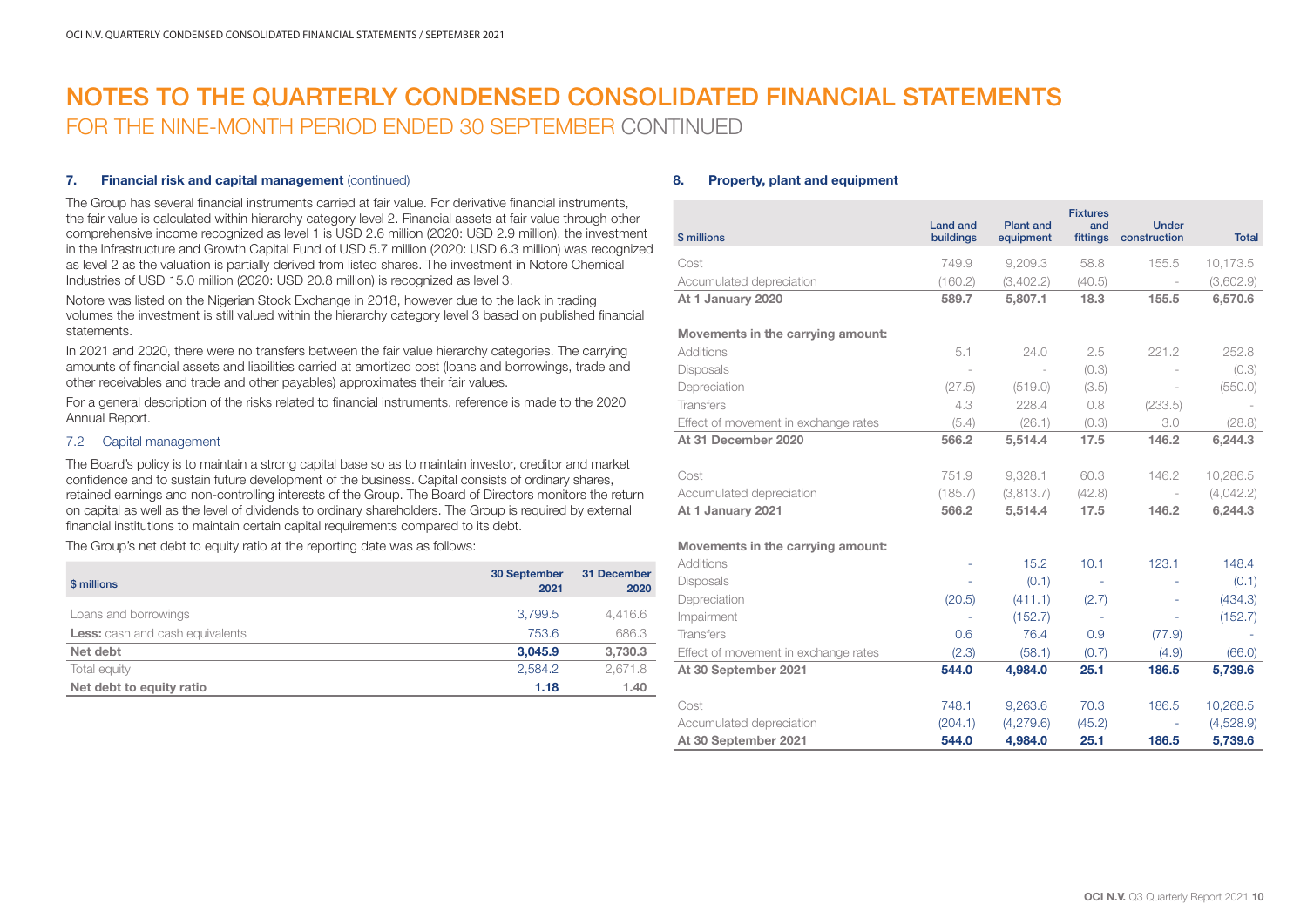# 8. Property, plant and equipment (continued)

## Impairment BioMCN

During Q3 an impairment loss of USD 152.7 million and USD 8.8 million was recognized in cost of sales on the property, plant and equipment and right of use assets of BioMCN (an entity included in our methanol EU segment). Over the course of Q3, European gas prices reached historically high price levels, which has a significantly negative impact on the financial performance of BioMCN. In response to the high gas price environment, management decided to temporarily shut down the production facilities at BioMCN from June 2021 onwards. The shutdown of the production facilities was initiated to avoid significant contribution losses caused by the historically high gas prices. Operational plans are in place to quickly respond to changes in market prices.

To determine the impairment loss, the recoverable amount of BioMCN was estimated based on value in use and amounts to USD 92.6 million. The pre-tax discount rate used in the estimate is 6.77%. The key assumptions included in the estimation of the recoverable amount are the forecasted methanol prices and the forecasted natural gas prices. These assumptions are derived from analyst publications and/ or published market prices available on 30 September 2021. Based on the impairment test performed, the property, plant and equipment of BioMCN was partly impaired. The impairment is solely attributable to the unprecedented increase in forecasted natural gas prices in Europe, combined with a weak correlation to forecasted methanol sales prices and is not the result of operational

#### decisions.

The impairment model is especially sensitive to changes to assumptions in the terminal value period of the model. An increase or decrease of 1% in the forecasted TTF price results in USD 25.8 respective change in the value in use and an increase or decrease of 1% in the forecasted price of methanol results in USD 35.6 million respective change in the value in use.

### 9. Goodwill and other intangible assets

No impairment test was performed for goodwill, as no impairment triggers were identified. The annual goodwill impairment test will be performed in the fourth quarter.

# 10. Deferred tax assets

During Q3 2021, a deferred tax asset related to net operating losses was recognized at Iowa Fertilizer Company (IFCo). The recognition resulted in a net deferred tax benefit of USD 96.7 million. The unrecognized portion of IFCo's net operating losses amounts to USD 258 million (tax affected) as per 30 September 2021.

# 11. Non-controlling interests

### Acquisition of additional shares in EBIC

In August 2021, an additional 25% stake in OCI MEPCO Cayman Limited was acquired from KBR. As a result of this transaction OCI's share in Egypt Basic Industries Corporation (EBIC) increased from 34.8% to 43.5%. The consideration of USD 43.0 million includes a transfer of KBR's claim related to unpaid dividends of USD 4.6 million, resulting in a net consideration of USD 38.4 million. The following table summarises the effect of the transaction on the Company's equity attributable to shareholders:

| \$ millions                                             | 30 September<br>2021 |
|---------------------------------------------------------|----------------------|
| Carrying amount of non-controlling interests acquired   | 44.4                 |
| Consideration paid to non-controlling interests in cash | (38.4)               |
| Effect on equity attributable to shareholders           | 6.0                  |

# 12. Loans and borrowings

| \$ millions                                                    | 30 September<br>2021 | 31 December<br>2020 |
|----------------------------------------------------------------|----------------------|---------------------|
| At 1 January                                                   | 4,416.6              | 4,662.3             |
| Proceeds from loans                                            | 528.7                | 2,070.4             |
| Repayment and redemptions of loans and borrowings <sup>1</sup> | (1,071.6)            | (2,396.0)           |
| Newly incurred transaction costs                               |                      | (14.6)              |
| Amortization of transaction costs / (bond) premiums            | 16.3                 | 34.1                |
| Effect of movement in exchange rates                           | (90.5)               | 60.4                |
| <b>Balance</b> at                                              | 3,799.5              | 4,416.6             |
| Non-current                                                    | 3,395.5              | 4,226.9             |
| Current                                                        | 404.0                | 189.7               |
| Total                                                          | 3.799.5              | 4.416.6             |

1 In February 2021 IFCo redeemed the outstanding principal amount of the 5.875% bond of USD 147.2 million. In April 2021 OCI N.V. redeemed 10% of the 5.25% Senior Secured Notes due 2024 (USD 60 million) and 10% of the 4.625% Senior Secured Notes due 2025 (USD 40 million).

The effect of movement in exchange rate mainly relates to EUR and DZD denominated loans, which are different from the Group's presentation currency. There are no new or amended financing arrangements during the period ended 30 September 2021.

### **Covenants**

Certain loan agreements include financial covenants. As per 30 September 2021 all financial covenants were met. In the event the respective borrowing companies would not comply with the covenant requirements, its loans would become immediately due.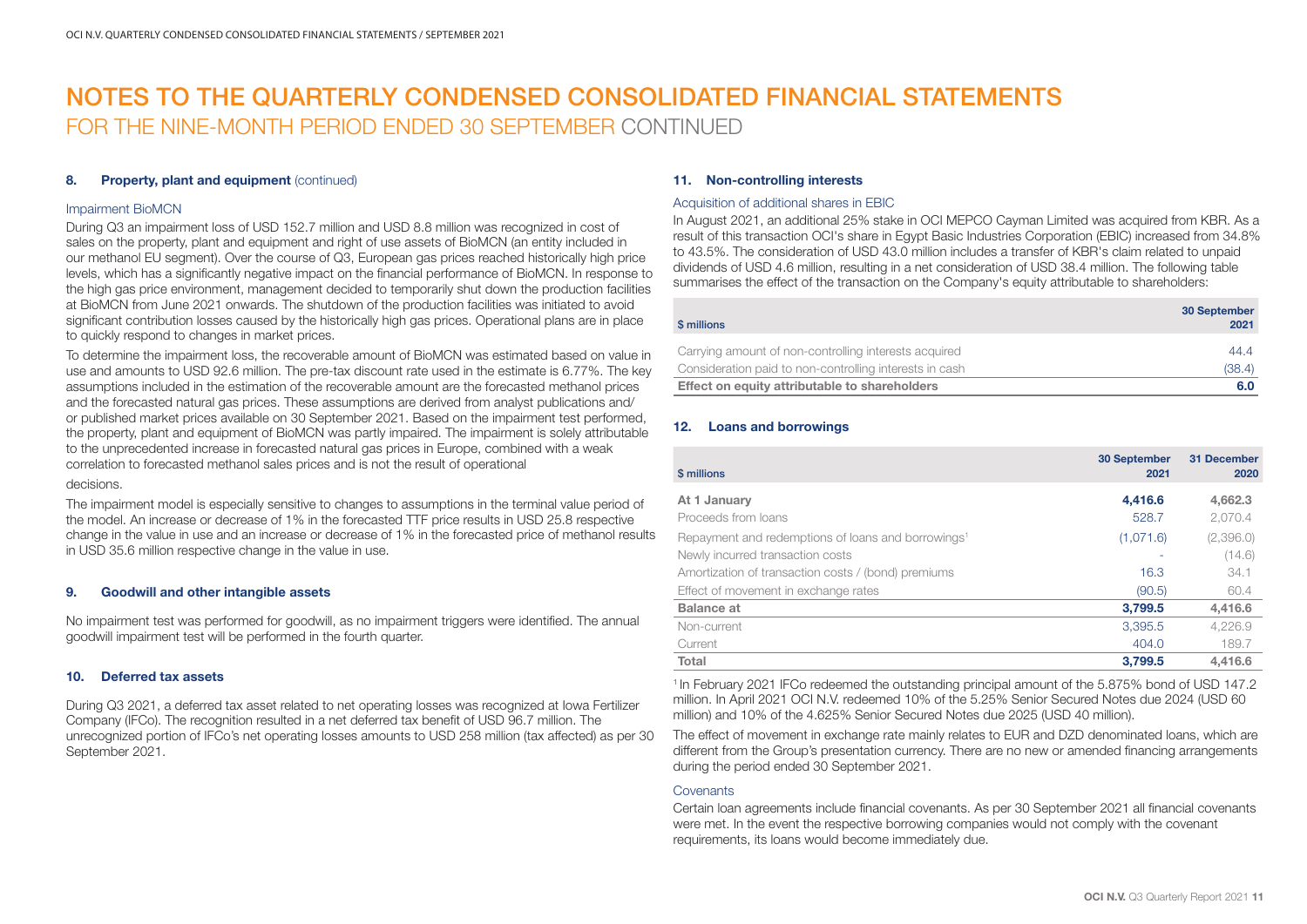# 13. Trade and other payables

| \$ millions                                        | 30 September<br>2021 | <b>31 December</b><br>2020 |
|----------------------------------------------------|----------------------|----------------------------|
| Trade payables                                     | 338.2                | 298.6                      |
| Trade payables due to related parties              | 43.1                 | 81.4                       |
| Amounts payable under the securitization agreement | 154.2                | 113.6                      |
| Accrued dividend to non-controlling interests      | 430.4                | 12.2                       |
| Other payables                                     | 309.8                | 228.7                      |
| Employee benefit liabilities                       | 15.0                 | 12.9                       |
| Accrued expenses                                   | 234.6                | 235.8                      |
| Accrued interest                                   | 53.4                 | 24.4                       |
| Deferred revenue                                   | 4.5                  |                            |
| Other tax payable                                  | 5.7                  | 13.0                       |
| Commodity derivative financial instruments         | 10.9                 | 8.7                        |
| Total                                              | 1,599.8              | 1,029.3                    |
| Non-current                                        | 23.5                 | 25.7                       |
| Current                                            | 1,576.3              | 1,003.6                    |
| Total                                              | 1,599.8              | 1.029.3                    |

# Accrued dividend to non-controlling interests

The increase in accrued dividend to non-controlling interests is primarily driven by the dividend payable of USD 426.0 million to ADNOC recorded at Fertiglobe plc. Reference is made to note 20.

# 14. Development of cost of sales and selling, general and administrative expenses

| \$ millions                                      | 30 September<br>2021 | 30 September<br>2020 |
|--------------------------------------------------|----------------------|----------------------|
| Raw materials and consumables and finished goods | 2,189.8              | 1,457.9              |
| Maintenance and repair                           | 103.3                | 85.0                 |
| Employee benefit expenses                        | 300.6                | 273.2                |
| Depreciation, amortization and impairment        | 626.8                | 438.6                |
| Consultancy expenses                             | 24.9                 | 21.4                 |
| Other                                            | 47.3                 | 46.2                 |
| Total                                            | 3,292.7              | 2,322.3              |
| Cost of sales                                    | 3.102.1              | 2.154.0              |
| Selling, general and administrative expenses     | 190.6                | 168.3                |
| Total                                            | 3.292.7              | 2.322.3              |

The extreme cold weather and spike in gas prices in the US in February resulted in temporary downtime at IFCo. Due to this downtime IFCo sold back its forward purchased gas to its supplier, which resulted in a gain from the resale of gas of USD 61 million. This figure does not include and is partly offset by the lost margin due to the lower production volumes and additional expenses associated with the downtime. The gain on the resale of gas is recorded as part of raw materials and consumables and finished goods.

Depreciation, amortization and impairment includes an impairment loss of USD 161.5 million related to BioMCN. Reference is made to note 8.

# 15. Net finance cost

| \$ millions                                                                                       | 30 September<br>2021 | 30 September<br>2020 |
|---------------------------------------------------------------------------------------------------|----------------------|----------------------|
| Interest income on loans and receivables                                                          | 3.6                  | 3.8                  |
| Foreign exchange gain                                                                             | 26.0                 | 108.0                |
| <b>Finance income</b>                                                                             | 29.6                 | 111.8                |
| Interest expense and other financing costs on financial liabilities measured<br>at amortized cost | (185.0)              | (194.5)              |
| Foreign exchange loss                                                                             | (26.3)               | (74.8)               |
| Finance cost                                                                                      | (211.3)              | (269.3)              |
| Net finance cost recognized in profit or loss                                                     | (181.7)              | (157.5)              |

The decrease in both foreign exchange gains and losses is primarily driven by the application of net investment hedging and by designating intercompany loans to form part of a net investment in foreign operations. The effect of this accounting treatment is that foreign exchange gains and losses on designated (hedging) instruments are recognized in other comprehensive income, instead of profit or loss.

For the nine-month period ended 30 September 2021, a total of USD 55.1 million of foreign exchange gains were credited to other comprehensive income due to the designation of intercompany loans. The application of net investment hedging resulted in a loss of USD 67.5 million that was recognized in other comprehensive income.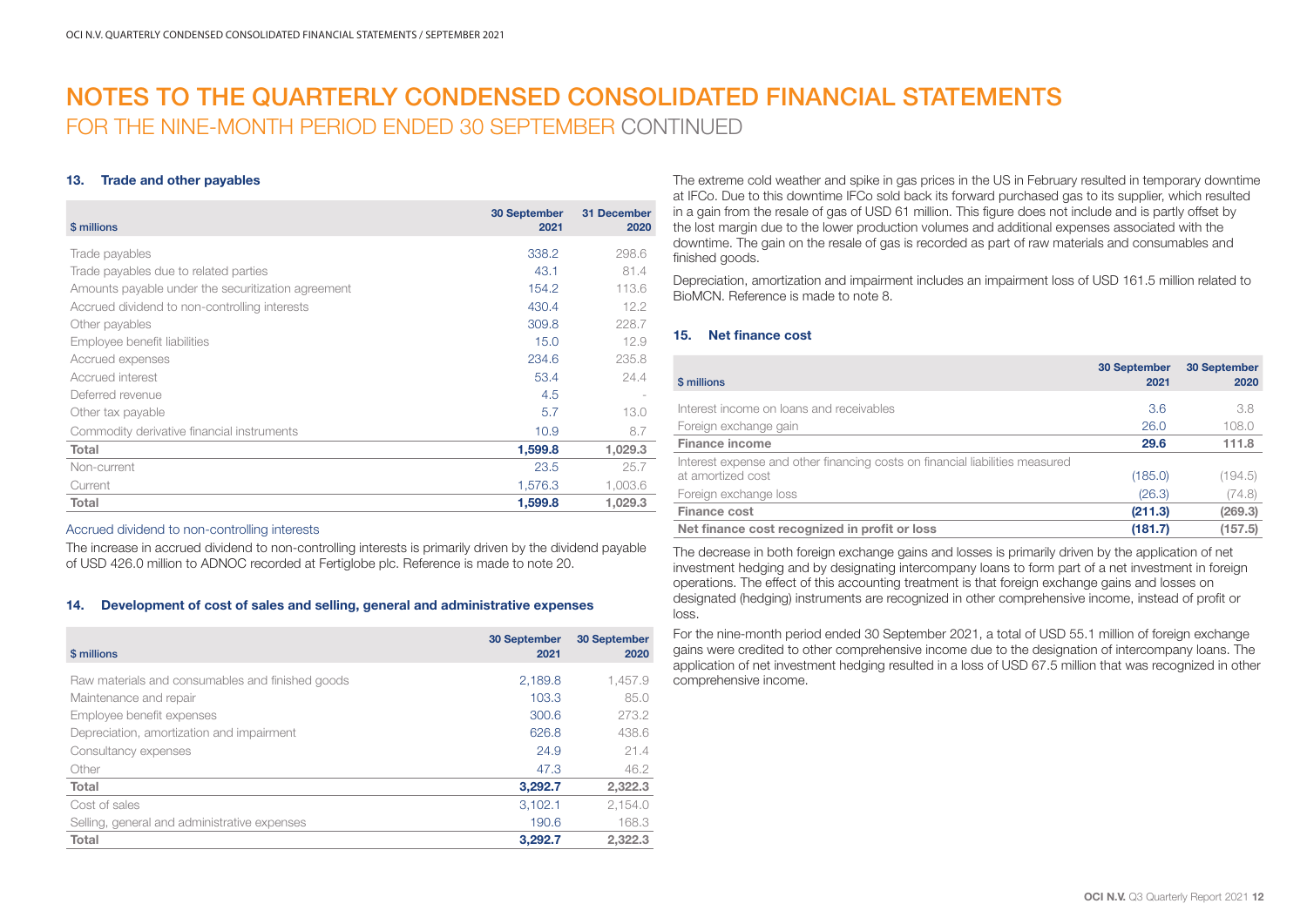# 16. Income taxes

The Group's consolidated effective tax rate in respect of continuing operations for the nine-month period ended 30 September 2021 was 13.8% (for the nine-month period ended 30 September 2020: -23.3%). The change in effective tax rate was caused mainly by the following factors:

• In the nine-month period ended 30 September 2020, the Group reported a consolidated loss before tax of USD 51.0 million whereas in certain tax jurisdictions taxable profits were realized and tax expenses were recognized accordingly. As a consequence, on a consolidated level, this resulted in a negative effective tax rate. In the nine-month period ended 30 September 2021 profitability increased substantially resulting in taxable profits for the majority of the tax jurisdictions in which the Group operates. This is mainly driven by a recovery in sales prices for both Fertilizer products.

Compared to the statutory tax rate applicable in the Netherlands (25%) the following elements are the main driver for the lower effective tax rate:

• The recognition of a deferred tax asset related to net operating losses at IFCo resulted in a significant deferred tax benefit. Reference is made to note 10 for a more detailed description of this event.

• As a result of the increased profitability noted earlier in 2021, net operating losses that were previously unrecognized could be utilized. As a result, it was determined that previously unrecognised tax losses can be utilized in financial year 2021, resulting in a decrease of the effective tax rate. This change has been reflected in calculating the expected annual effective tax rate and will be apportioned between the interim periods.

• Higher profits generated by the export activities of Sorfert and increased profitability of EBIC for the nine-month period ended 30 September 2021 resulted in a lower effective tax rate compared to the same period in 2020.

• The before mentioned was partially offset by the Sorfert reinvestment case (refer to note 16), an increase in non-deductible expenses, an increase in dividend withholding taxes, higher minimum tax requirements and an increase in uncertain tax positions.

# Sorfert reinvestment case

On 29 December 2020 the Large Multinationals Directorate of the Algerian Tax Authorities ("DGE") issued a letter to Sorfert in which its initial claim of DZD 7,296 million (USD 53.3 million) was maintained relating to the alleged non-compliance with the reinvestment obligations under a tax exemption as granted in 2014 by the Agency Nationale de Developpement de l'Investissement ("ANDI"). The DGE is of the opinion that Sorfert did not timely carry out the reinvestment obligations as required under ANDI exemption. As a result, the DGE required Sorfert to repay the full assumed tax benefit it enjoyed in relation herewith. On 1 February 2021, Sorfert appealed to this decision and as part of the appeal process made an initial payment of DZD 2,189 million (USD 16 million, which was recorded as income tax receivable).

On 31 October 2021, the appeal of Sorfert to the initial claim was rejected by the Internal Appeals Committee of the DGE (and the outstanding exposure of USD 37 million was increased with a 25% penalty). Although Sorfert is of the opinion that it has complied with its reinvestment obligations, the DGE applied a different interpretation of the reinvestment law. Since there is no detailed guidance on the interpretation, the ability to firmly assess the technical merits of this case is limited. Due to this lack of detailed guidance and negative outcome of the first appeal, management is currently of the opinion

that when weighing all the current facts and circumstances and application of interpretive guidance of IFRIC 23, it has become probable that Sorfert will be required to settle the remainder of the disputed tax amount. As a result, the Company recorded an additional income tax payable of USD 45 million related to this case, further the tax receivable of USD 16 million has been impaired, resulting in a total income tax expense impact of USD 61 million.

Supported by its external advisors, Sorfert management will pursue the next instance of appeal as it continues to have the view that the grounds of the claim will be ruled as unfounded, as Sorfert has satisfied the intent and purpose of the reinvestment obligations under the ANDI regime.

# 17. Segment reporting

| 30 September 2021<br>\$ millions                                                              | US <sup>1</sup> | Methanol Methanol Nitrogen Nitrogen<br><b>Europe</b> | <b>US</b> | <b>Europe</b> | <b>Fertiglobe</b> |         | <b>Other Eliminations</b> | <b>Total</b>    |
|-----------------------------------------------------------------------------------------------|-----------------|------------------------------------------------------|-----------|---------------|-------------------|---------|---------------------------|-----------------|
| <b>Total revenues</b>                                                                         | 561.8           | 385.5                                                | 474.0     | 783.7         | 2,126.7           | 1.1     | (213.0)                   | 4,119.8         |
|                                                                                               |                 |                                                      |           |               |                   |         |                           |                 |
| EBITDA <sup>2</sup>                                                                           | 370.3           | 57.2                                                 | 175.7     | 140.7         | 919.3             | (71.2)  | (137.1)                   | 1,454.9         |
| Adjusted EBITDA <sup>2</sup>                                                                  | 275.6           | 50.5                                                 | 175.7     | 135.3         | 911.9             | (62.2)  | 1.0                       | 1,487.8         |
| Income from equity-<br>accounted investees<br>Depreciation,<br>amortization and<br>impairment | (118.8)         | (183.7)                                              | (114.3)   | 2.4<br>(70.1) | (201.7)           | (4.1)   | 47.8<br>65.9              | 50.2<br>(626.8) |
|                                                                                               |                 |                                                      |           |               |                   |         |                           |                 |
| Finance income                                                                                | 0.1             | ٠                                                    | 0.3       | 4.3           | 13.2              | 48.2    | (36.5)                    | 29.6            |
| Finance expense                                                                               | (22.2)          | (2.1)                                                | (54.2)    | (5.4)         | (60.2)            | (124.7) | 57.5                      | (211.3)         |
| Income tax<br>(expense) / income                                                              | 1.8             | 0.2                                                  | 95.6      | (15.3)        | (171.1)           | (7.6)   |                           | (96.4)          |
| Net profit / (loss)                                                                           | 231.2           | (128.4)                                              | 103.1     | 56.6          | 499.5             | (159.4) | (2.4)                     | 600.2           |
|                                                                                               |                 |                                                      |           |               |                   |         |                           |                 |
| Equity-accounted<br>investees                                                                 |                 |                                                      |           | 37.8          |                   | 0.2     | 500.7                     | 538.7           |
| Capital expenditures<br>PP&F                                                                  | 53.4            | 12.8                                                 | 43.6      | 46.2          | 31.9              | 3.8     | (43.3)                    | 148.4           |
| <b>Total assets</b>                                                                           | 1,645.3         | 240.7                                                | 2,200.5   | 731.3         | 4,562.2           | 278.0   | (617.5)                   | 9,040.5         |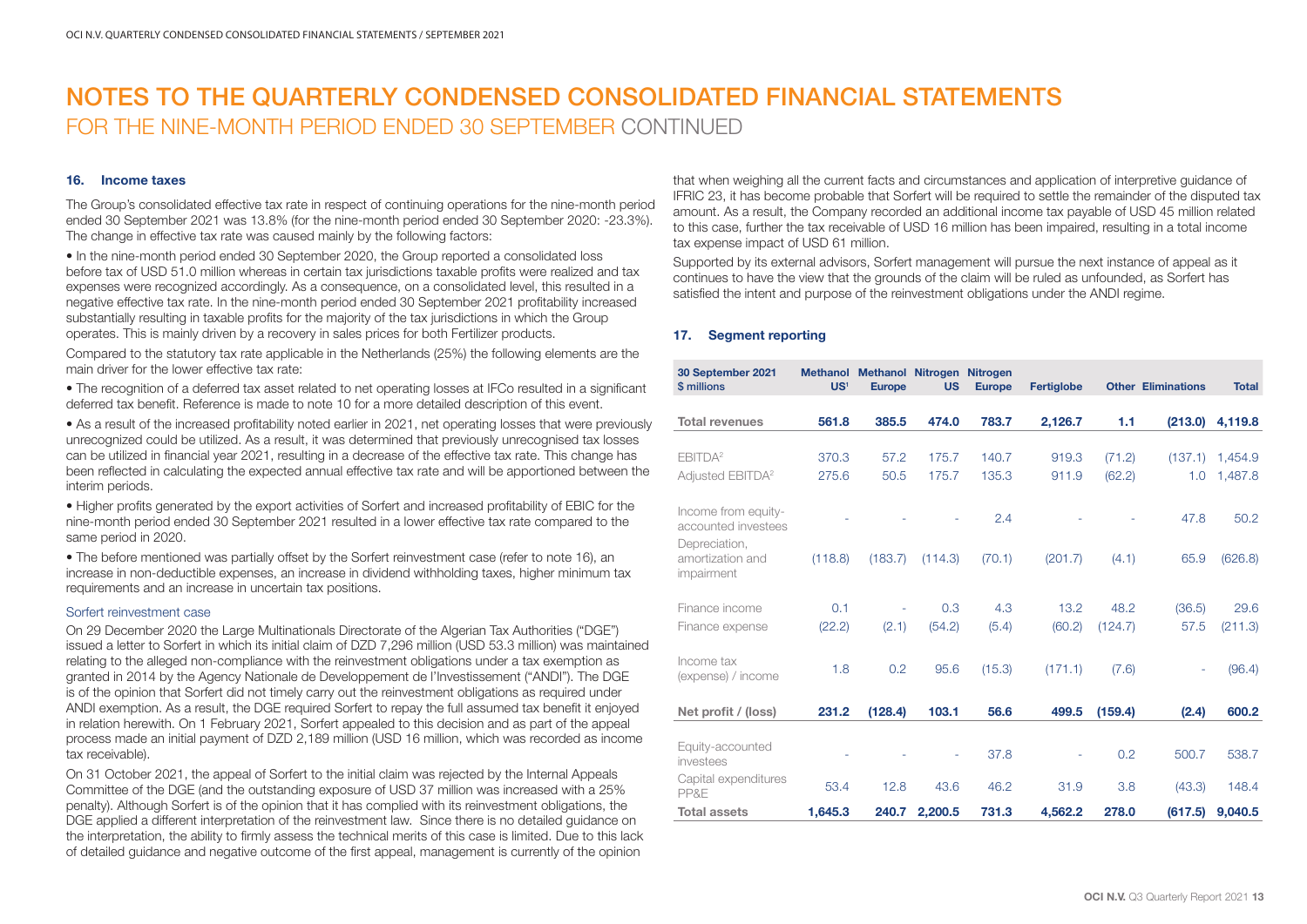| 30 September 2020<br>\$ millions           | <b>Methanol</b><br>US <sup>1</sup> | Methanol Nitrogen Nitrogen<br><b>Europe</b> | <b>US</b>                | <b>Europe</b> | <b>Fertiglobe</b>        |         | <b>Other Eliminations</b> | <b>Total</b> |
|--------------------------------------------|------------------------------------|---------------------------------------------|--------------------------|---------------|--------------------------|---------|---------------------------|--------------|
|                                            |                                    |                                             |                          |               |                          |         |                           |              |
| <b>Total revenues</b>                      | 327.9                              | 212.1                                       | 398.5                    | 562.4         | 1,052.4                  | 1.0     | (115.9)                   | 2,438.4      |
|                                            |                                    |                                             |                          |               |                          |         |                           |              |
| EBITDA <sup>2</sup>                        | 91.3                               | 19.8                                        | 135.5                    | 104.5         | 312.0                    | (37.7)  | (56.2)                    | 569.2        |
| Adjusted EBITDA <sup>2</sup>               | 73.5                               | 19.0                                        | 135.5                    | 111.7         | 315.5                    | (48.2)  | (3.1)                     | 603.9        |
|                                            |                                    |                                             |                          |               |                          |         |                           |              |
| Income from equity-<br>accounted investees |                                    |                                             |                          | 2.4           | $\overline{\phantom{a}}$ | 0.5     | (27.0)                    | (24.1)       |
| Depreciation and                           |                                    |                                             |                          |               |                          |         |                           |              |
| amortization                               | (105.1)                            | (20.8)                                      | (104.8)                  | (60.4)        | (200.7)                  | (2.8)   | 56.0                      | (438.6)      |
|                                            |                                    |                                             |                          |               |                          |         |                           |              |
| Finance income                             | 0.5                                | 0.3                                         | 0.2                      | 16.3          | 23.6                     | 153.3   | (82.4)                    | 111.8        |
| Finance expense                            | (25.7)                             | (4.3)                                       | (96.1)                   | (18.2)        | (63.8)                   | (167.7) | 106.5                     | (269.3)      |
|                                            |                                    |                                             |                          |               |                          |         |                           |              |
| Income tax income /                        | 1.1                                | $\overline{\phantom{a}}$                    | (0.1)                    | (11.1)        | (20.8)                   | 19.0    |                           | (11.9)       |
| (expense)                                  |                                    |                                             |                          |               |                          |         |                           |              |
|                                            |                                    |                                             |                          |               |                          |         |                           |              |
| Net (loss) / profit                        | (37.9)                             | (5.0)                                       | (65.3)                   | 33.5          | 50.3                     | (35.4)  | (3.1)                     | (62.9)       |
|                                            |                                    |                                             |                          |               |                          |         |                           |              |
| Equity-accounted                           |                                    |                                             | $\overline{\phantom{a}}$ | 15.4          |                          | 0.8     | 464.8                     | 481.0        |
| investees                                  |                                    |                                             |                          |               |                          |         |                           |              |
| Capital expenditures<br>PP&E               | 51.3                               | 35.4                                        | 3.9                      | 51.3          | 45.9                     | 0.3     | (8.5)                     | 179.6        |
| <b>Total assets</b>                        | 1,596.5                            | 441.8                                       | 2,167.3                  | 677.9         | 4,601.8                  | 93.0    | (601.9)                   | 8,976.4      |

1 Including ammonia at OCIB

2 OCI N.V. uses Alternative Performance Measures ('APM') to provide a better understanding of the underlying developments of the performance of the business. The APMs are not defined in IFRS and should be used as supplementary information in conjunction with the most directly comparable IFRS measures. The definition of the APM and a detailed reconciliation between the APM and the most directly comparable IFRS measure can be found on pages 15 - 16 of the report.

# 18. Provisions

There have been no significant changes in provisions compared to the situation as described in the consolidated financial statements for the year ended 31 December 2020.

# 19. Contingencies

There have been no significant changes in contingencies compared to the situation as described in the

consolidated financial statements for the year ended 31 December 2020, except for the EBIC free zone status.

### EBIC free zone status

On 20 April 2013, the Administrative Court ruled in favor of EBIC for the reinstatement of EBIC to its previous status as a free zone entity in Egypt. The General Authority for Investment and Free Zones ('GAFI') filed an appeal before the Administrative Court. In May 2021, the Administrative Court rendered its final ruling in favor of EBIC.

# 20. Subsequent events

# Fertiglobe refinancing

On 14 August 2021, Fertiglobe obtained a USD 1.4 billion financing arrangement, consisting of a USD 900 million bridge loan at LIBOR +105 bps with an 18-month maturity (extendable for another 12 months) with an accordion facility of USD 200 million. Furthermore, Fertiglobe obtained a USD 300 million Revolving Credit Facility maturing in 2026 at an interest rate of LIBOR +175 bps.

The bridge loan and accordion facility were draw down in full on 4 October 2021 and the proceeds were used to repay the current EFC and Fertiglobe outstanding loans and to partially fund a dividend of USD 850 million to Fertiglobe shareholders (OCI's share is USD 493 million and USD 357 million was distributed to ADNOC).

# 2024 USD and EUR Notes

OCI announced on 14 September that is has given notice to the holders of its USD 540 million 5.25% Senior Secured Notes due 2024 of the conditional redemption of all of the aggregate principal amount of the outstanding Notes. The redemption date was 1 November 2021 at the redemption price of 102.625% of the aggregate principal amount.

OCI announced on 2 November that is has given notice to the holders of its EUR 700 million 3.125% Senior Secured Notes due 2024 of the conditional redemption of EUR 400 million of the aggregate principal amount of the outstanding Notes. The redemption date was 8 November 2021 at the redemption price of 101.5625% of the aggregate principal amount.

# Fertiglobe dividends

In September 2021, the Fertiglobe Board of Directors approved dividends of USD 850 million and USD 165 million, which were paid out to Fertiglobe's shareholders OCI (USD 589 million) and ADNOC (USD 426 million) on 5 October 2021. Furthermore, on 4 October 2021 Fertiglobe shareholders approved an additional dividend of USD 150 million (OCI's share amounts to USD 87 million) that was paid out on 11 October 2021.

# Fertiglobe IPO

On 27 October 2021, Fertiglobe listed on the Abu Dhabi Securities Exchange ("ADX") under the ticker "FERTIGLB" and the International Securities Identification Numbering (Isin) code "AEF000901015", in total 13.8% of the Fertiglobe's share capital was issued. Following the IPO, OCI's shareholding percentage in Fertiglobe is 50% plus one share (and will retain control over Fertiglobe). OCI's proceeds from the sale of its shares amounts to USD 461 million (before transactions costs).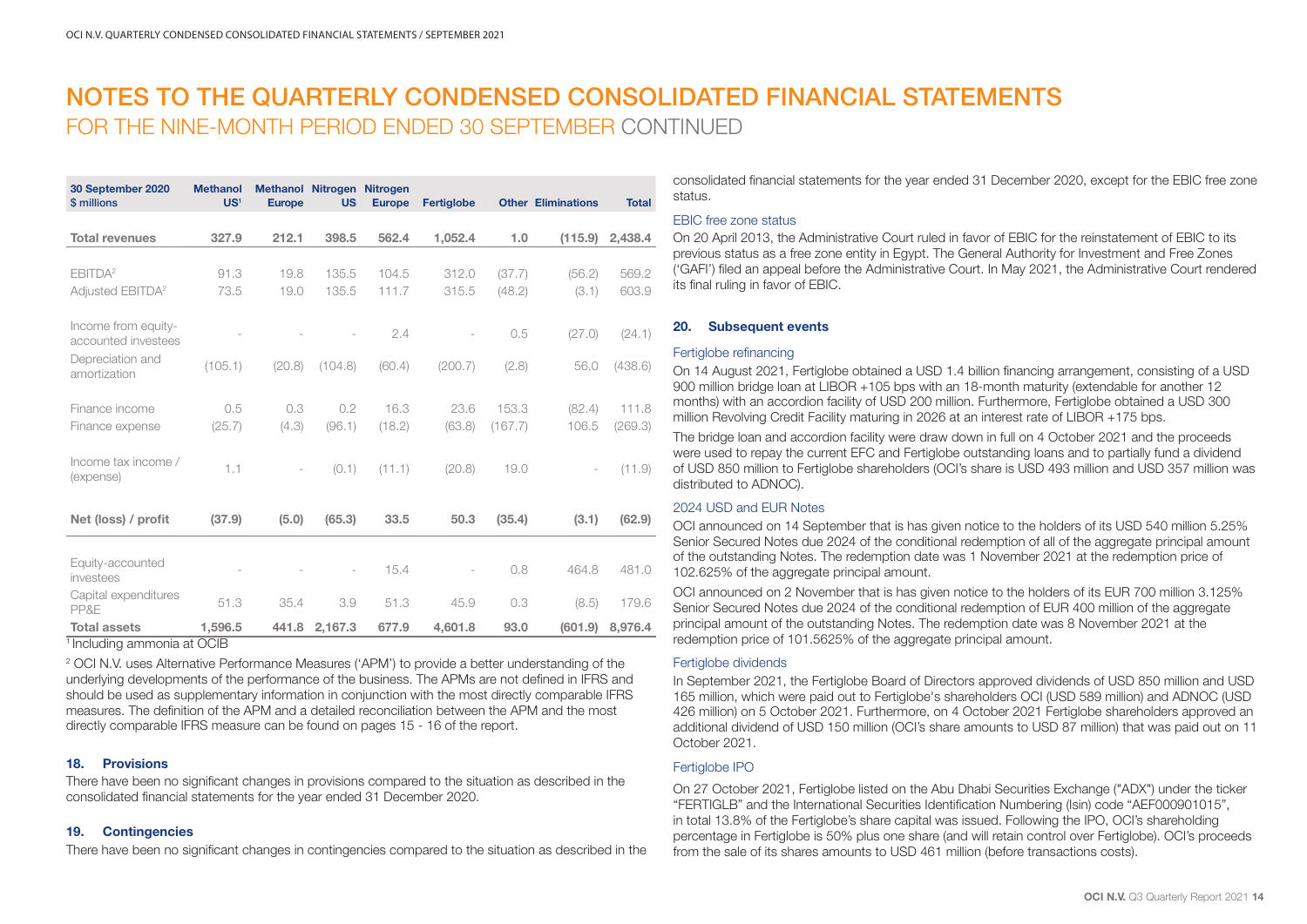# ALTERNATIVE PERFORMANCE MEASURES (APMs)

OCI presents certain financial measures when discussing OCI's performance, that are not measures of financial performance under IFRS. These non-IFRS measures of financial performance (also known as non-GAAP or alternative performance measures) are presented because management considers them important supplemental measures of OCI's performance and believes that similar measures are widely used in the industry in which OCI operates. OCI believes that an understanding of its financial performance is enhanced by reporting the following APMs:

- EBITDA
- Adjusted EBITDA
- Adjusted net profit / (loss)
- Free cash flow

EBITDA, adjusted EBITDA, adjusted net profit / (loss) and free cash flow are supplemental measures of financial performance that are not required by, or presented in accordance with, IFRS. Therefore, EBITDA, adjusted EBITDA, adjusted net profit / (loss) and free cash flow should be viewed as supplemental but not as a substitute for measures presented in the Consolidated Statement of Profit or Loss and Other Comprehensive Income, which are determined in accordance with IFRS.

External stakeholders should not consider EBITDA, adjusted EBITDA, adjusted net profit / (loss) and free cash flow (a) as an alternative to operating profit or profit / (loss) before taxation (as determined in accordance with IFRS) as a measure of our operating performance, and (b) as an alternative to any other measure of performance under IFRS. Because not all companies define adjusted EBITDA, EBITDA, adjusted net profit / (loss) and free cash flow in the same way, these measures may not be comparable to similarly titled measures used by other companies.

Definitions and explanations of the use of the APMs are described below. Reconciliations of the APMs to the most directly reconcilable line item are presented on the following pages.

# EBITDA

EBITDA is defined as the total net profit before interest, income tax expenses, depreciation and amortization, foreign exchange gains and losses and income from equity accounted investees.

# Adjusted EBITDA

Adjusted EBITDA is defined as EBITDA, adjusted for additional items and costs that management considers not reflective of our core operations.

# Adjusted net profit / (loss)

Adjusted net profit / (loss) is the total net profit / (loss), adjusted for additional items and costs that management considers not reflective of our core operations.

## Free cash flow

Free cash flow (FCF) reflects an additional way of viewing our liquidity that we believe is useful to our investors and is defined as cash flow reflecting the EBITDA for the year, change in working capital, maintenance capital expenditure, taxes paid, cash interest paid, lease payments, dividends from equity accounted investees, dividends paid to non-controlling interests and adjustment for other non-cash items.

# Reconciliation of operating profit to adjusted EBITDA for the nine-month period ended:

| \$ million                                | 30 September | 30 September |
|-------------------------------------------|--------------|--------------|
|                                           | 2021         | 2020         |
| Operating profit                          | 828.1        | 130.6        |
| Depreciation, amortization and impairment | 626.8        | 438.6        |
| <b>EBITDA</b>                             | 1.454.9      | 569.2        |
| APM adjustments                           | 32.9         | 34.7         |
| <b>Adjusted EBITDA</b>                    | 1,487.8      | 603.9        |

# APM adjustments at EBITDA level

| \$ million                                   | <b>30 September</b><br>2021 | <b>30 September</b><br>2020 |
|----------------------------------------------|-----------------------------|-----------------------------|
| Natgasoline                                  | 74.0                        | 36.9                        |
| Unrealized result natural gas hedging        | (30.5)                      | (10.5)                      |
| Unrealized result EUA derivatives            | (12.1)                      |                             |
| Gain on purchase related to Fertiglobe       |                             | (13.3)                      |
| Hurricane Laura                              | ۰                           | 9.5                         |
| Mandatory inspection costs                   |                             | 7.2                         |
| Other including provisions                   | 1.5                         | 4.9                         |
| <b>Total APM adjustments at EBITDA level</b> | 32.9                        | 34.7                        |